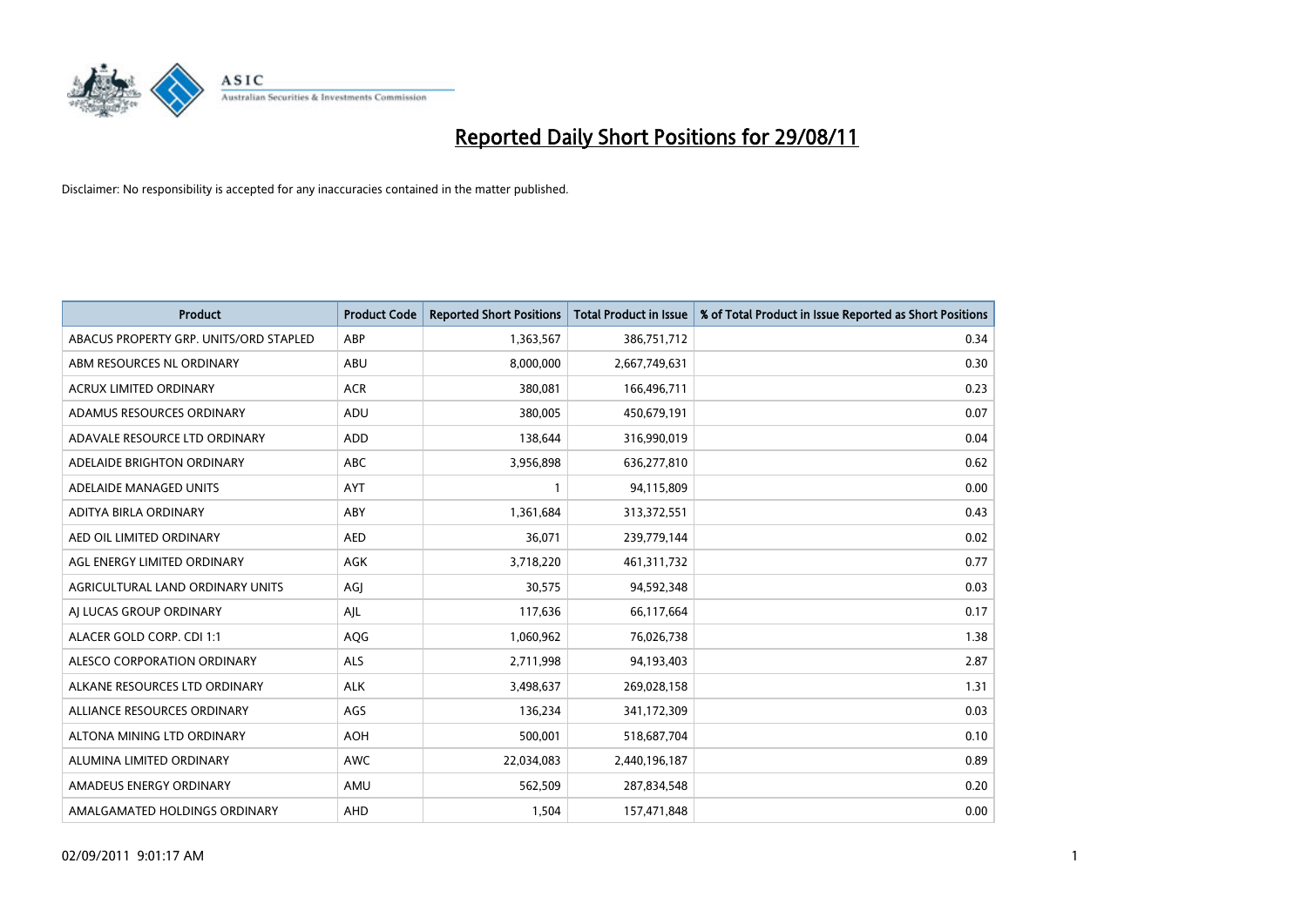

| <b>Product</b>                          | <b>Product Code</b> | <b>Reported Short Positions</b> | <b>Total Product in Issue</b> | % of Total Product in Issue Reported as Short Positions |
|-----------------------------------------|---------------------|---------------------------------|-------------------------------|---------------------------------------------------------|
| AMCOR LIMITED ORDINARY                  | <b>AMC</b>          | 5,288,202                       | 1,227,572,318                 | 0.42                                                    |
| AMP LIMITED ORDINARY                    | AMP                 | 12,329,409                      | 2,811,693,913                 | 0.43                                                    |
| AMPELLA MINING ORDINARY                 | <b>AMX</b>          | 463,953                         | 204,985,108                   | 0.22                                                    |
| ANSELL LIMITED ORDINARY                 | <b>ANN</b>          | 2,803,163                       | 133,033,772                   | 2.09                                                    |
| ANZ BANKING GRP LTD ORDINARY            | ANZ                 | 10,429,923                      | 2,628,902,711                 | 0.38                                                    |
| APA GROUP STAPLED SECURITIES            | <b>APA</b>          | 11,198,967                      | 634,116,029                   | 1.76                                                    |
| APEX MINERALS NL ORDINARY               | <b>AXM</b>          | 885,146                         | 5,550,243,713                 | 0.02                                                    |
| APN EUROPEAN RETAIL UNITS STAPLED SEC.  | <b>AEZ</b>          | 11,832                          | 544,910,660                   | 0.00                                                    |
| APN NEWS & MEDIA ORDINARY               | <b>APN</b>          | 21,110,264                      | 618,568,292                   | 3.43                                                    |
| AQUARIUS PLATINUM. ORDINARY             | <b>AOP</b>          | 4,031,979                       | 470,167,206                   | 0.86                                                    |
| AQUILA RESOURCES ORDINARY               | <b>AQA</b>          | 5,050,564                       | 374,368,499                   | 1.32                                                    |
| ARAFURA RESOURCE LTD ORDINARY           | ARU                 | 6,388,041                       | 367,980,342                   | 1.72                                                    |
| ARB CORPORATION ORDINARY                | <b>ARP</b>          | 18,538                          | 72,481,302                    | 0.02                                                    |
| ARDENT LEISURE GROUP STAPLED SECURITIES | AAD                 | 1,219,866                       | 318,498,934                   | 0.37                                                    |
| ARISTOCRAT LEISURE ORDINARY             | ALL                 | 23,032,853                      | 536,480,307                   | 4.30                                                    |
| ASCIANO LIMITED ORDINARY                | <b>AIO</b>          | 26,564,670                      | 2,926,103,883                 | 0.90                                                    |
| ASG GROUP LIMITED ORDINARY              | <b>ASZ</b>          | 188,354                         | 169,117,796                   | 0.11                                                    |
| ASPEN GROUP ORD/UNITS STAPLED           | <b>APZ</b>          | 1,224,856                       | 584,985,037                   | 0.20                                                    |
| ASPIRE MINING LTD ORDINARY              | <b>AKM</b>          | 252,441                         | 540,471,483                   | 0.05                                                    |
| ASTON RES LTD ORDINARY                  | <b>AZT</b>          | 255,844                         | 204,527,604                   | 0.11                                                    |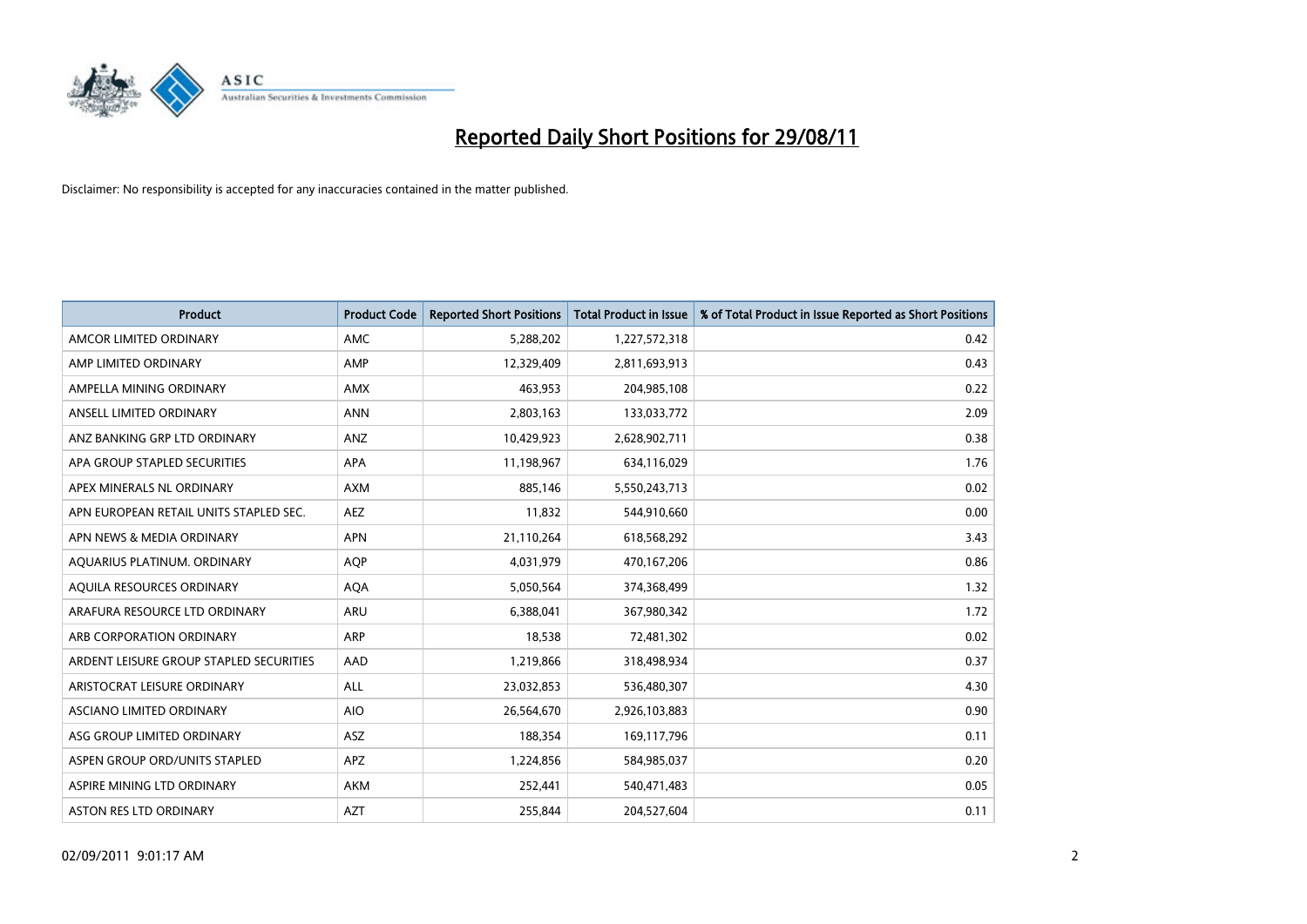

| <b>Product</b>                          | <b>Product Code</b> | <b>Reported Short Positions</b> | <b>Total Product in Issue</b> | % of Total Product in Issue Reported as Short Positions |
|-----------------------------------------|---------------------|---------------------------------|-------------------------------|---------------------------------------------------------|
| ASTRO JAP PROP GROUP STAPLED SECURITIES | AJA                 | 36,972                          | 58,445,002                    | 0.06                                                    |
| ASX LIMITED ORDINARY                    | <b>ASX</b>          | 1,425,519                       | 175,136,729                   | 0.81                                                    |
| ATLANTIC LIMITED ORDINARY               | ATI                 | 20.575                          | 113,845,516                   | 0.02                                                    |
| ATLAS IRON LIMITED ORDINARY             | AGO                 | 17,491,343                      | 827,141,142                   | 2.10                                                    |
| <b>AURORA OIL &amp; GAS ORDINARY</b>    | <b>AUT</b>          | 7,208,208                       | 409,865,343                   | 1.75                                                    |
| AUSDRILL LIMITED ORDINARY               | <b>ASL</b>          | 245,111                         | 301,519,183                   | 0.07                                                    |
| AUSENCO LIMITED ORDINARY                | <b>AAX</b>          | 802,367                         | 122,987,022                   | 0.64                                                    |
| AUSGOLD LIMITED ORDINARY                | <b>AUC</b>          | 75,160                          | 84,753,812                    | 0.09                                                    |
| <b>AUSTAL LIMITED ORDINARY</b>          | ASB                 | 409.390                         | 188,069,638                   | 0.21                                                    |
| <b>AUSTAR UNITED ORDINARY</b>           | <b>AUN</b>          | 3,052,135                       | 1,271,505,737                 | 0.23                                                    |
| AUSTBROKERS HOLDINGS ORDINARY           | <b>AUB</b>          | $\overline{2}$                  | 54,658,736                    | 0.00                                                    |
| AUSTIN ENGINEERING ORDINARY             | ANG                 | 9,038                           | 71,864,403                    | 0.01                                                    |
| <b>AUSTRALAND ASSETS ASSETS</b>         | AAZPB               | 1,168                           | 2,750,000                     | 0.04                                                    |
| AUSTRALAND PROPERTY STAPLED SECURITY    | <b>ALZ</b>          | 711,704                         | 576,846,597                   | 0.12                                                    |
| AUSTRALIAN AGRICULT, ORDINARY           | <b>AAC</b>          | 1,232,405                       | 312,892,824                   | 0.40                                                    |
| AUSTRALIAN EDUCATION UNITS              | <b>AEU</b>          | 625,000                         | 175,465,397                   | 0.36                                                    |
| AUSTRALIAN INFRASTR. UNITS/ORDINARY     | <b>AIX</b>          | 1,913,950                       | 620,733,944                   | 0.28                                                    |
| AUSTRALIAN MINES LTD ORDINARY           | <b>AUZ</b>          | 1,400,000                       | 636,910,317                   | 0.22                                                    |
| AUSTRALIAN PHARM, ORDINARY              | API                 | 1,065,015                       | 488,115,883                   | 0.21                                                    |
| AUTOMOTIVE HOLDINGS ORDINARY            | <b>AHE</b>          | 38,574                          | 260,579,682                   | 0.01                                                    |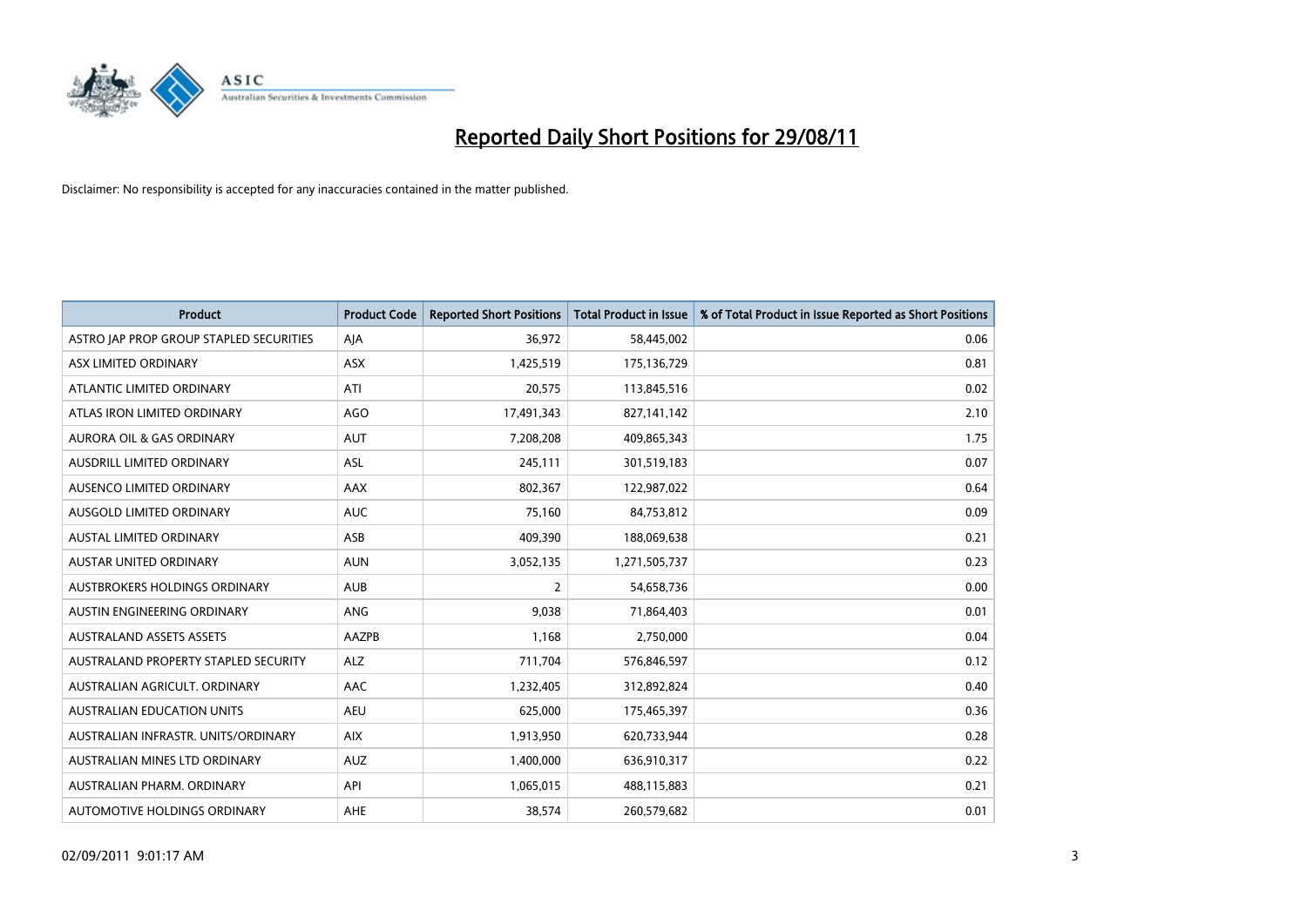

| <b>Product</b>                       | <b>Product Code</b> | <b>Reported Short Positions</b> | <b>Total Product in Issue</b> | % of Total Product in Issue Reported as Short Positions |
|--------------------------------------|---------------------|---------------------------------|-------------------------------|---------------------------------------------------------|
| AVANCO RESOURCES LTD ORDINARY        | AVB                 | 1,290,527                       | 789,953,517                   | 0.16                                                    |
| AVEXA LIMITED ORDINARY               | <b>AVX</b>          | 243,657                         | 847,688,779                   | 0.03                                                    |
| AWE LIMITED ORDINARY                 | AWE                 | 4,408,211                       | 521,871,941                   | 0.85                                                    |
| AZUMAH RESOURCES ORDINARY            | <b>AZM</b>          | 296,055                         | 281,650,356                   | 0.11                                                    |
| <b>BANDANNA ENERGY ORDINARY</b>      | <b>BND</b>          | 1,306,489                       | 526,946,930                   | 0.24                                                    |
| BANK OF QUEENSLAND. ORDINARY         | <b>BOO</b>          | 8,890,045                       | 225,369,547                   | 3.95                                                    |
| <b>BASE RES LIMITED ORDINARY</b>     | <b>BSE</b>          | 345.990                         | 190,141,114                   | 0.18                                                    |
| <b>BATHURST RESOURCES ORDINARY</b>   | <b>BTU</b>          | 8,602,005                       | 685,047,997                   | 1.25                                                    |
| <b>BAUXITE RESOURCE LTD ORDINARY</b> | <b>BAU</b>          | 111,797                         | 235,379,896                   | 0.05                                                    |
| <b>BC IRON LIMITED ORDINARY</b>      | <b>BCI</b>          | 32,242                          | 94,881,000                    | 0.03                                                    |
| BEACH ENERGY LIMITED ORDINARY        | <b>BPT</b>          | 1,561,842                       | 1,103,127,711                 | 0.12                                                    |
| BEADELL RESOURCE LTD ORDINARY        | <b>BDR</b>          | 790,443                         | 657,906,946                   | 0.12                                                    |
| BENDIGO AND ADELAIDE ORDINARY        | <b>BEN</b>          | 6,347,450                       | 360,325,520                   | 1.76                                                    |
| BERKELEY RESOURCES ORDINARY          | <b>BKY</b>          | 835.463                         | 174,298,273                   | 0.47                                                    |
| BETASHARES ASX RES ETF UNITS         | <b>ORE</b>          | 118,220                         | 4,519,665                     | 2.62                                                    |
| <b>BHP BILLITON LIMITED ORDINARY</b> | <b>BHP</b>          | 29,260,831                      | 3,211,496,105                 | 0.90                                                    |
| <b>BILLABONG ORDINARY</b>            | <b>BBG</b>          | 18,153,064                      | 254,037,587                   | 7.14                                                    |
| <b>BIOTA HOLDINGS ORDINARY</b>       | <b>BTA</b>          | 1,842,029                       | 181,703,711                   | 1.00                                                    |
| <b>BISALLOY STEEL ORDINARY</b>       | <b>BIS</b>          | 84,480                          | 216,455,965                   | 0.04                                                    |
| <b>BKI INVESTMENT LTD ORDINARY</b>   | BKI                 | 508                             | 422,863,407                   | 0.00                                                    |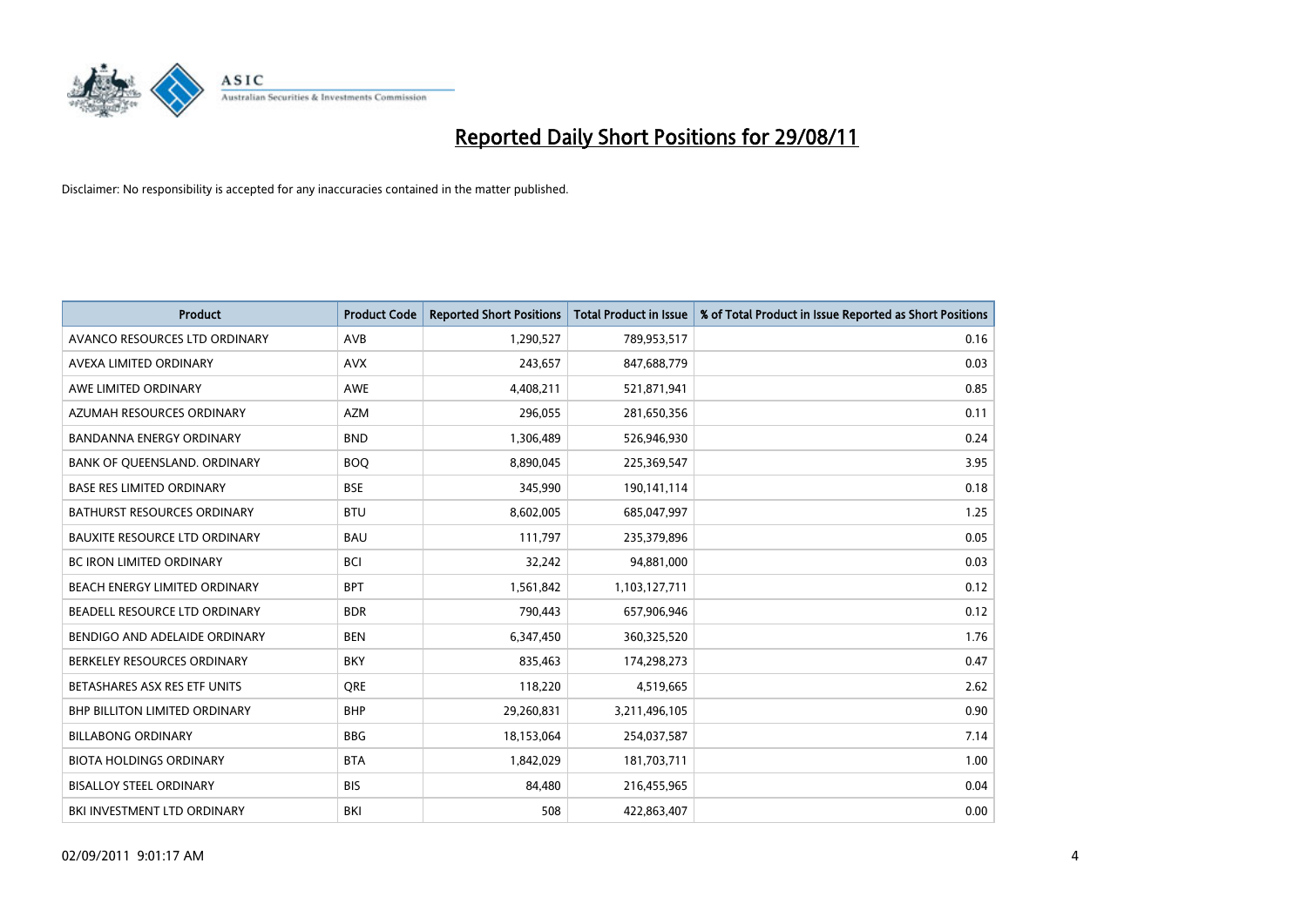

| <b>Product</b>                       | <b>Product Code</b> | <b>Reported Short Positions</b> | <b>Total Product in Issue</b> | % of Total Product in Issue Reported as Short Positions |
|--------------------------------------|---------------------|---------------------------------|-------------------------------|---------------------------------------------------------|
| <b>BLACKTHORN RESOURCES ORDINARY</b> | <b>BTR</b>          | 35,848                          | 122,918,000                   | 0.03                                                    |
| <b>BLUESCOPE STEEL LTD ORDINARY</b>  | <b>BSL</b>          | 63,606,807                      | 1,842,207,385                 | 3.47                                                    |
| <b>BOART LONGYEAR ORDINARY</b>       | <b>BLY</b>          | 10,454,373                      | 461,163,412                   | 2.27                                                    |
| <b>BOOM LOGISTICS ORDINARY</b>       | <b>BOL</b>          | 451,953                         | 465,011,147                   | 0.09                                                    |
| <b>BORAL LIMITED, ORDINARY</b>       | <b>BLD</b>          | 38,123,263                      | 729,925,990                   | 5.22                                                    |
| BOTSWANA METALS LTD ORDINARY         | <b>BML</b>          | 7,000                           | 143,717,013                   | 0.00                                                    |
| <b>BOW ENERGY LIMITED ORDINARY</b>   | <b>BOW</b>          | 1,896,342                       | 351,683,973                   | 0.53                                                    |
| <b>BRADKEN LIMITED ORDINARY</b>      | <b>BKN</b>          | 2,549,279                       | 161,849,910                   | 1.56                                                    |
| <b>BRAMBLES LIMITED ORDINARY</b>     | <b>BXB</b>          | 15,657,977                      | 1,479,410,767                 | 1.06                                                    |
| <b>BREVILLE GROUP LTD ORDINARY</b>   | <b>BRG</b>          | 2,739                           | 129,995,322                   | 0.00                                                    |
| <b>BRICKWORKS LIMITED ORDINARY</b>   | <b>BKW</b>          | 18,718                          | 147,567,333                   | 0.01                                                    |
| <b>BROCKMAN RESOURCES ORDINARY</b>   | <b>BRM</b>          | 66,919                          | 144,803,151                   | 0.05                                                    |
| BT INVESTMENT MNGMNT ORDINARY        | <b>BTT</b>          | 881,029                         | 160,000,000                   | 0.55                                                    |
| <b>BURU ENERGY ORDINARY</b>          | <b>BRU</b>          | 4,233,251                       | 182,840,549                   | 2.32                                                    |
| <b>BWP TRUST ORDINARY UNITS</b>      | <b>BWP</b>          | 1,099,717                       | 520,012,793                   | 0.21                                                    |
| CABCHARGE AUSTRALIA ORDINARY         | CAB                 | 304,847                         | 120,437,014                   | 0.23                                                    |
| CALTEX AUSTRALIA ORDINARY            | <b>CTX</b>          | 7,976,970                       | 270,000,000                   | 2.94                                                    |
| CAMPBELL BROTHERS ORDINARY           | <b>CPB</b>          | 96,436                          | 67,503,411                    | 0.14                                                    |
| CAPE LAMBERT RES LTD ORDINARY        | <b>CFE</b>          | 1,116,576                       | 630,749,603                   | 0.18                                                    |
| CARABELLA RES LTD ORDINARY           | <b>CLR</b>          | 720,524                         | 92,389,409                    | 0.78                                                    |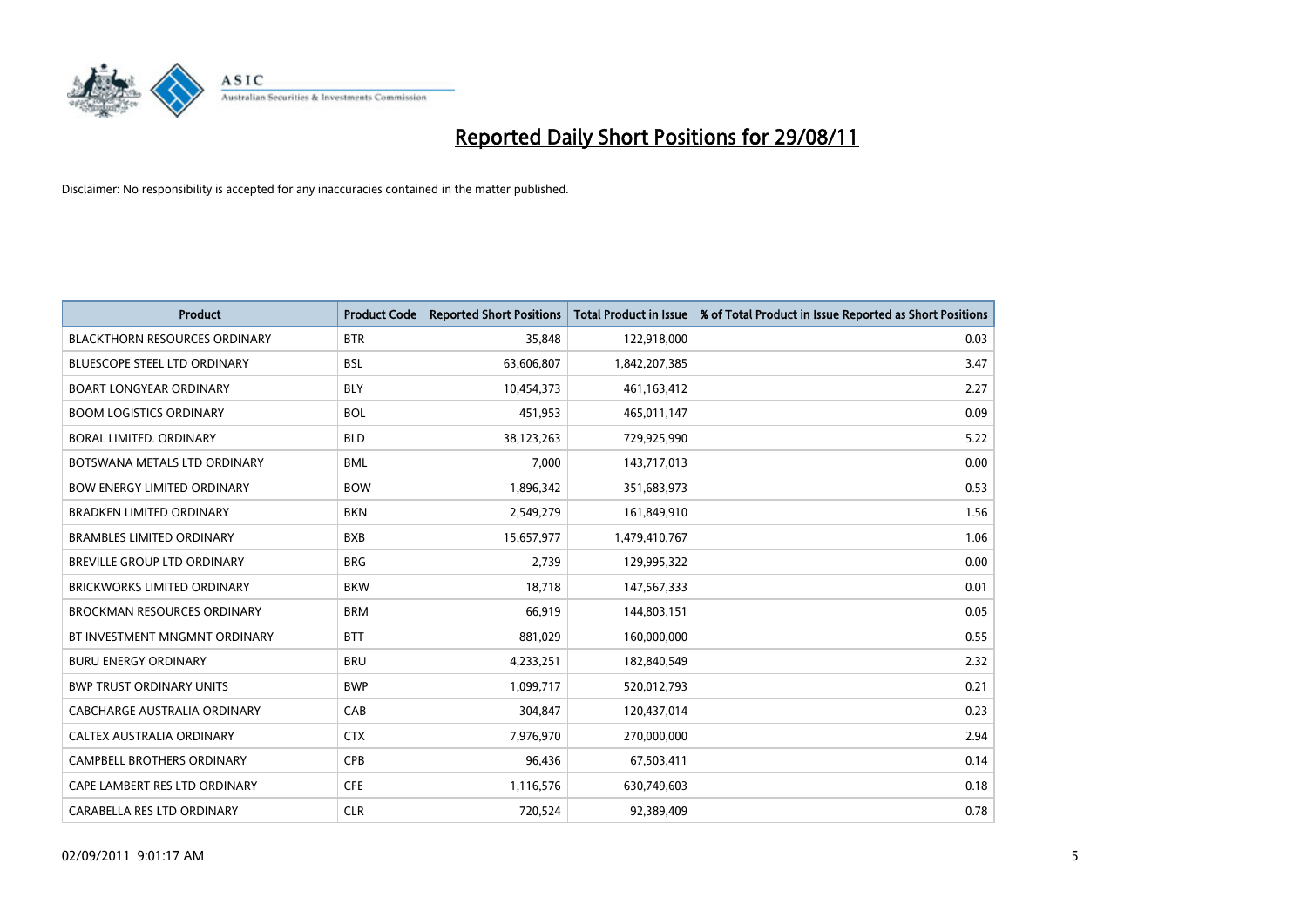

| <b>Product</b>                                | <b>Product Code</b> | <b>Reported Short Positions</b> | <b>Total Product in Issue</b> | % of Total Product in Issue Reported as Short Positions |
|-----------------------------------------------|---------------------|---------------------------------|-------------------------------|---------------------------------------------------------|
| <b>CARBON ENERGY ORDINARY</b>                 | <b>CNX</b>          | 1,482,979                       | 698,517,858                   | 0.20                                                    |
| CARDNO LIMITED ORDINARY                       | <b>CDD</b>          | 3,243                           | 109,780,032                   | 0.00                                                    |
| CARNARVON PETROLEUM ORDINARY                  | <b>CVN</b>          | 2,570,582                       | 690,320,634                   | 0.36                                                    |
| <b>CARNEGIE WAVE ENERGY ORDINARY</b>          | <b>CWE</b>          | 83,000                          | 899,087,627                   | 0.01                                                    |
| <b>CARPATHIAN RESOURCES ORDINARY</b>          | <b>CPN</b>          | 75,000                          | 265,533,501                   | 0.03                                                    |
| CARPENTARIA EXP. LTD ORDINARY                 | CAP                 | 9,777                           | 98,741,301                    | 0.01                                                    |
| CARSALES.COM LTD ORDINARY                     | <b>CRZ</b>          | 12,974,790                      | 233,879,722                   | 5.52                                                    |
| <b>CASPIAN OIL &amp; GAS ORDINARY</b>         | <b>CIG</b>          | 50,000                          | 1,331,500,513                 | 0.00                                                    |
| CATALPA RESOURCES ORDINARY                    | CAH                 | 173,575                         | 178,214,799                   | 0.09                                                    |
| <b>CEC GROUP LIMITED ORDINARY</b>             | <b>CEG</b>          | 1,750                           | 79,662,662                    | 0.00                                                    |
| <b>CELLNET GROUP ORDINARY</b>                 | <b>CLT</b>          | 1,342                           | 61,286,754                    | 0.00                                                    |
| CENTRAL PETROLEUM ORDINARY                    | <b>CTP</b>          | 11,455                          | 982,298,842                   | 0.00                                                    |
| <b>CENTRO PROPERTIES UNITS/ORD STAPLED</b>    | <b>CNP</b>          | 6,692                           | 972,414,514                   | 0.00                                                    |
| <b>CENTRO RETAIL GROUP STAPLED SECURITIES</b> | <b>CER</b>          | 606,507                         | 2,286,399,424                 | 0.02                                                    |
| <b>CERAMIC FUEL CELLS ORDINARY</b>            | CFU                 | 2,166,004                       | 1,201,353,566                 | 0.17                                                    |
| CFS RETAIL PROPERTY UNITS                     | <b>CFX</b>          | 51,589,510                      | 2,839,591,911                 | 1.81                                                    |
| CGA MINING LIMITED ORDINARY                   | <b>CGX</b>          | 147,300                         | 333,475,726                   | 0.04                                                    |
| CHALICE GOLD MINES ORDINARY                   | <b>CHN</b>          | 200                             | 250,030,886                   | 0.00                                                    |
| CHALLENGER DIV.PRO. STAPLED UNITS             | <b>CDI</b>          | 146,176                         | 903,470,988                   | 0.01                                                    |
| CHALLENGER INFRAST. STAPLED UNITS             | <b>CIF</b>          | 31,668                          | 316,223,785                   | 0.01                                                    |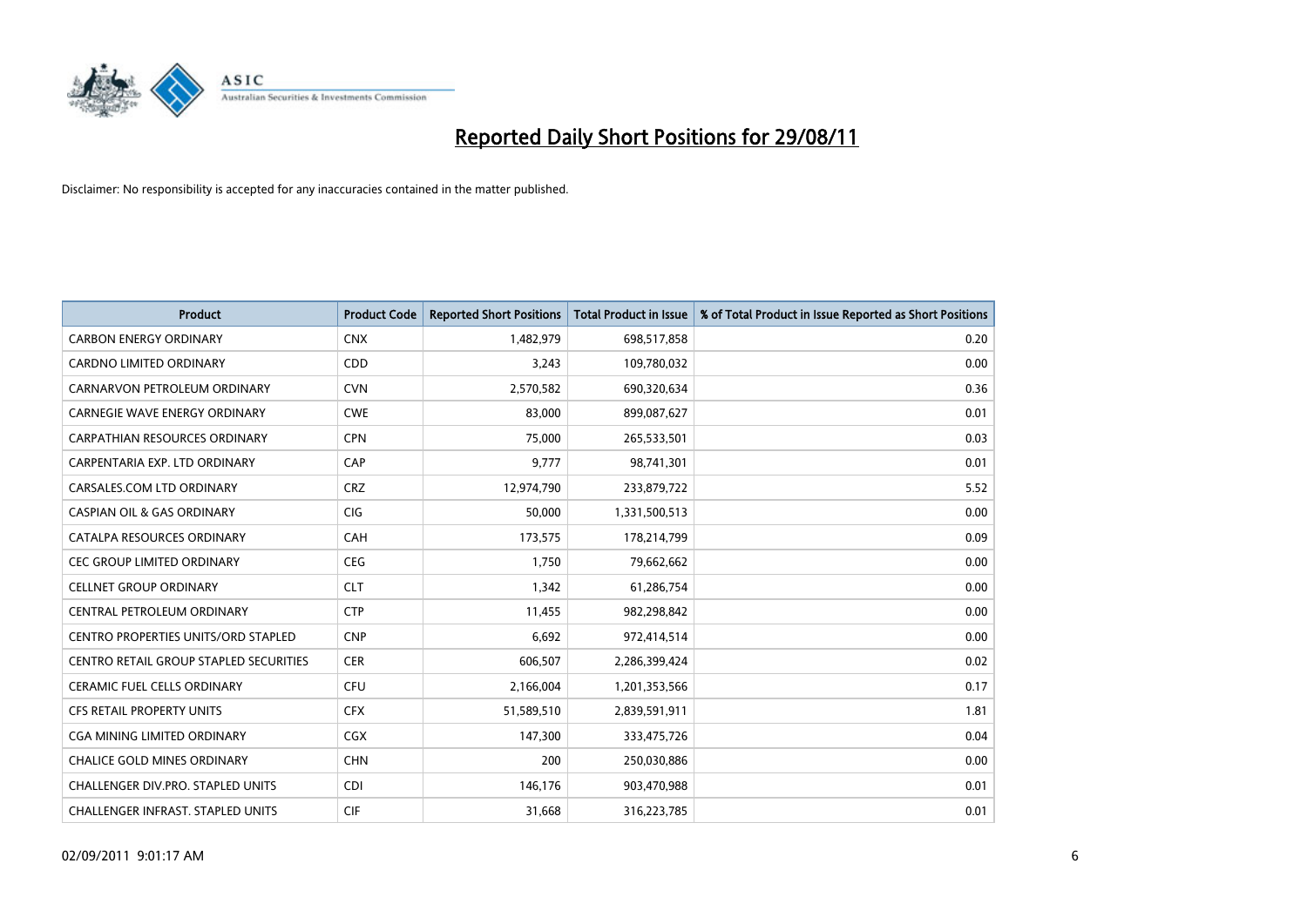

| <b>Product</b>                          | <b>Product Code</b> | <b>Reported Short Positions</b> | <b>Total Product in Issue</b> | % of Total Product in Issue Reported as Short Positions |
|-----------------------------------------|---------------------|---------------------------------|-------------------------------|---------------------------------------------------------|
| <b>CHALLENGER LIMITED ORDINARY</b>      | <b>CGF</b>          | 3,880,371                       | 492,807,490                   | 0.77                                                    |
| CHANDLER MACLEOD LTD ORDINARY           | <b>CMG</b>          | 11,970                          | 466,466,720                   | 0.00                                                    |
| CHARTER HALL GROUP STAPLED US PROHIBIT. | <b>CHC</b>          | 1,116,822                       | 308,040,283                   | 0.35                                                    |
| <b>CHARTER HALL OFFICE UNIT</b>         | CQO                 | 11,329,006                      | 493,319,730                   | 2.30                                                    |
| <b>CHARTER HALL RETAIL UNITS</b>        | <b>COR</b>          | 948,742                         | 302,162,079                   | 0.30                                                    |
| CITIGOLD CORP LTD ORDINARY              | <b>CTO</b>          | 2,059,217                       | 1,105,078,301                 | 0.18                                                    |
| CLINUVEL PHARMACEUT, ORDINARY           | <b>CUV</b>          | 4,127                           | 30,381,706                    | 0.01                                                    |
| <b>CLOUGH LIMITED ORDINARY</b>          | <b>CLO</b>          | 147,315                         | 769,801,269                   | 0.01                                                    |
| CO2 GROUP LIMITED ORDINARY              | COZ                 | 400,000                         | 280,309,888                   | 0.14                                                    |
| <b>COAL &amp; ALLIED ORDINARY</b>       | <b>CNA</b>          | 5,614                           | 86,584,735                    | 0.00                                                    |
| COAL OF AFRICA LTD ORDINARY             | <b>CZA</b>          | 487,591                         | 531,139,661                   | 0.09                                                    |
| <b>COALSPUR MINES LTD ORDINARY</b>      | <b>CPL</b>          | 1,189,239                       | 579,768,744                   | 0.20                                                    |
| <b>COBAR CONSOLIDATED ORDINARY</b>      | CCU                 | 40.120                          | 175,313,488                   | 0.02                                                    |
| COCA-COLA AMATIL ORDINARY               | CCL                 | 7,069,762                       | 758,281,096                   | 0.90                                                    |
| COCHLEAR LIMITED ORDINARY               | <b>COH</b>          | 1,958,234                       | 56,784,446                    | 3.45                                                    |
| <b>COCKATOO COAL ORDINARY</b>           | <b>COK</b>          | 4,950,143                       | 1,016,196,908                 | 0.48                                                    |
| <b>COKAL LTD ORDINARY</b>               | <b>CKA</b>          | 671,172                         | 130,055,735                   | 0.51                                                    |
| COLLINS FOODS LTD ORDINARY              | <b>CKF</b>          | 731,173                         | 93,000,003                    | 0.78                                                    |
| COMMONWEALTH BANK, ORDINARY             | <b>CBA</b>          | 29,667,210                      | 1,558,687,244                 | 1.86                                                    |
| COMMONWEALTH PROP ORDINARY UNITS        | <b>CPA</b>          | 25,408,922                      | 2,449,599,711                 | 1.06                                                    |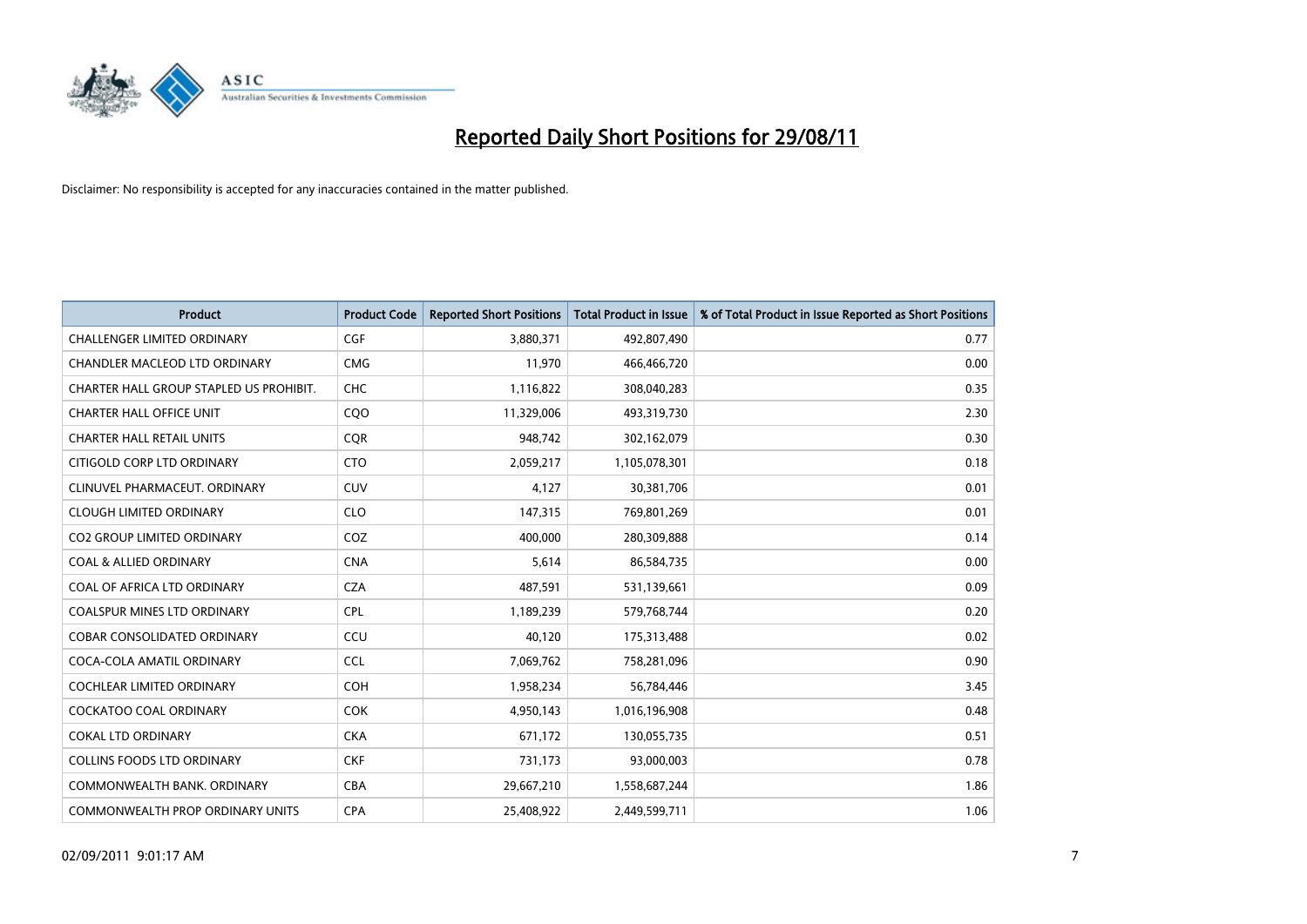

| <b>Product</b>                          | <b>Product Code</b> | <b>Reported Short Positions</b> | <b>Total Product in Issue</b> | % of Total Product in Issue Reported as Short Positions |
|-----------------------------------------|---------------------|---------------------------------|-------------------------------|---------------------------------------------------------|
| <b>COMPASS RESOURCES ORDINARY</b>       | <b>CMR</b>          | 101,480                         | 147,402,920                   | 0.07                                                    |
| <b>COMPUTERSHARE LTD ORDINARY</b>       | <b>CPU</b>          | 3,316,334                       | 555,664,059                   | 0.58                                                    |
| <b>CONNECTEAST GROUP STAPLED</b>        | <b>CEU</b>          | 11,545,272                      | 3,940,145,951                 | 0.29                                                    |
| CONQUEST MINING ORDINARY                | <b>COT</b>          | 1,841,428                       | 583,241,478                   | 0.31                                                    |
| CONSOLIDATED MEDIA, ORDINARY            | <b>CMI</b>          | 3,162,993                       | 561,834,996                   | 0.56                                                    |
| CONTANGO MICROCAP ORDINARY              | <b>CTN</b>          | 7,500                           | 146,423,793                   | 0.01                                                    |
| <b>COOPER ENERGY LTD ORDINARY</b>       | <b>COE</b>          | 133,656                         | 292,576,001                   | 0.05                                                    |
| <b>COPPER STRIKE LTD ORDINARY</b>       | <b>CSE</b>          | 714                             | 129,455,571                   | 0.00                                                    |
| <b>CORDLIFE LIMITED ORDINARY</b>        | CBB                 |                                 | 150,887,354                   | 0.00                                                    |
| <b>COUNT FINANCIAL ORDINARY</b>         | COU                 | 427,808                         | 262,247,830                   | 0.16                                                    |
| <b>CREDIT CORP GROUP ORDINARY</b>       | <b>CCP</b>          | 3,103                           | 45,210,752                    | 0.01                                                    |
| <b>CROMWELL PROP STAPLED SECURITIES</b> | <b>CMW</b>          | 83,026                          | 966,845,859                   | 0.01                                                    |
| <b>CROWN LIMITED ORDINARY</b>           | <b>CWN</b>          | 1,028,130                       | 754,131,800                   | 0.12                                                    |
| <b>CRUSADER RESOURCES ORDINARY</b>      | CAS                 | 250.000                         | 110,146,040                   | 0.23                                                    |
| <b>CSG LIMITED ORDINARY</b>             | CSV                 | 882,246                         | 282,567,499                   | 0.32                                                    |
| <b>CSL LIMITED ORDINARY</b>             | <b>CSL</b>          | 7,784,459                       | 527,960,909                   | 1.46                                                    |
| <b>CSR LIMITED ORDINARY</b>             | <b>CSR</b>          | 14,358,063                      | 506,000,315                   | 2.82                                                    |
| <b>CUDECO LIMITED ORDINARY</b>          | CDU                 | 1,625,853                       | 138,649,865                   | 1.17                                                    |
| <b>CUE ENERGY RESOURCE ORDINARY</b>     | <b>CUE</b>          | 153,085                         | 694,819,718                   | 0.02                                                    |
| <b>CUSTOMERS LIMITED ORDINARY</b>       | <b>CUS</b>          | 188.052                         | 134,869,357                   | 0.13                                                    |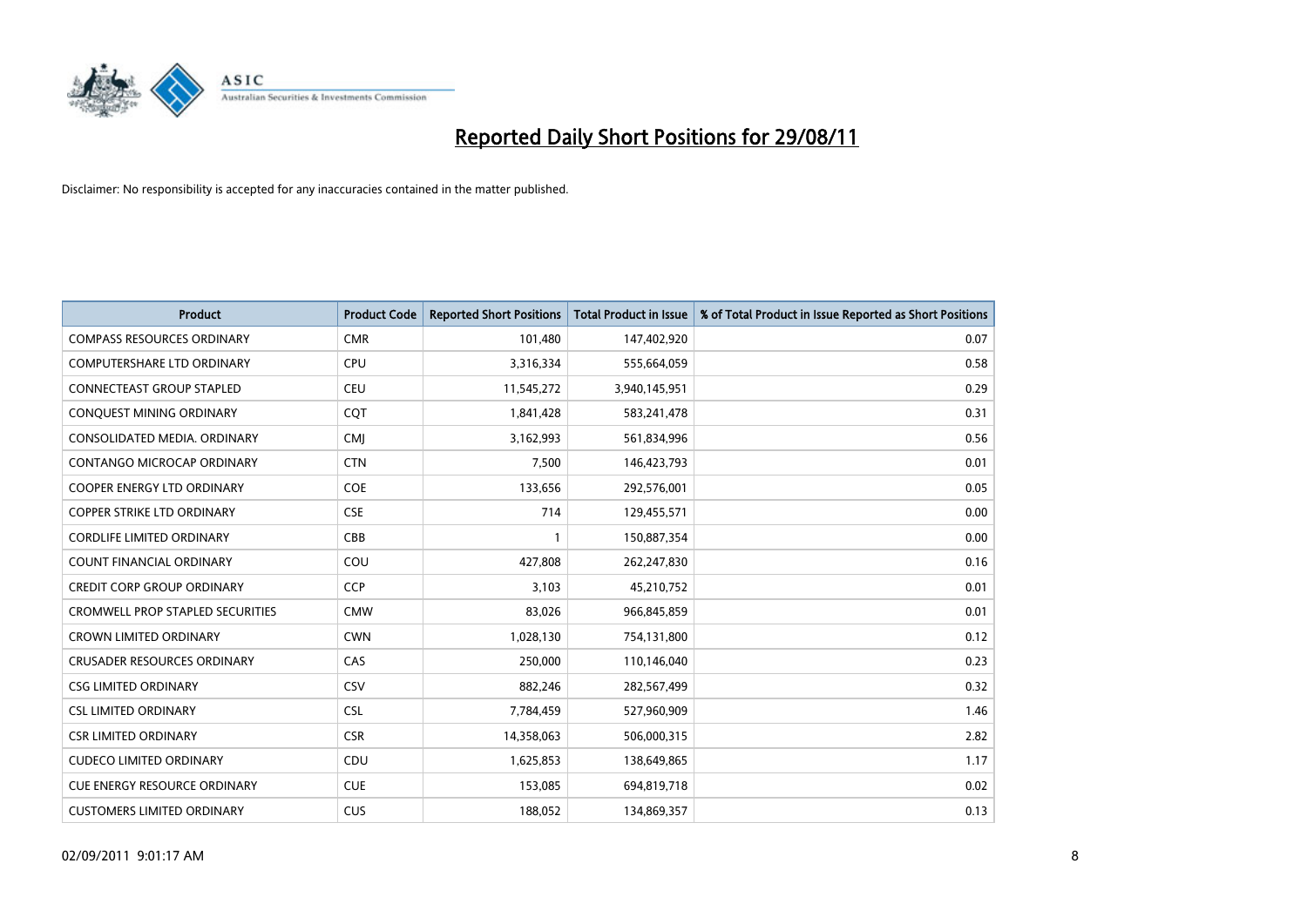

| <b>Product</b>                       | <b>Product Code</b> | <b>Reported Short Positions</b> | <b>Total Product in Issue</b> | % of Total Product in Issue Reported as Short Positions |
|--------------------------------------|---------------------|---------------------------------|-------------------------------|---------------------------------------------------------|
| DART ENERGY LTD ORDINARY             | <b>DTE</b>          | 5,076,950                       | 720,875,002                   | 0.70                                                    |
| DAVID JONES LIMITED ORDINARY         | <b>DIS</b>          | 37,855,312                      | 520,751,395                   | 7.26                                                    |
| <b>DECMIL GROUP LIMITED ORDINARY</b> | <b>DCG</b>          | 116,380                         | 124,269,568                   | 0.09                                                    |
| DEEP YELLOW LIMITED ORDINARY         | <b>DYL</b>          | 69,744                          | 1,128,506,403                 | 0.00                                                    |
| DEVINE LIMITED ORDINARY              | <b>DVN</b>          | 1,000                           | 634,918,223                   | 0.00                                                    |
| DEXUS PROPERTY GROUP STAPLED UNITS   | <b>DXS</b>          | 4,525,390                       | 4,839,024,176                 | 0.08                                                    |
| DISCOVERY METALS LTD ORDINARY        | <b>DML</b>          | 6,003,638                       | 437,114,481                   | 1.37                                                    |
| DOMINO PIZZA ENTERPR ORDINARY        | <b>DMP</b>          | 327,249                         | 68,407,674                    | 0.47                                                    |
| DOWNER EDI LIMITED ORDINARY          | <b>DOW</b>          | 6,985,433                       | 429,100,296                   | 1.62                                                    |
| DRILLSEARCH ENERGY ORDINARY          | <b>DLS</b>          | 1,740,794                       | 305,176,742                   | 0.57                                                    |
| DUET GROUP STAPLED US PROHIBIT.      | <b>DUE</b>          | 5,283,070                       | 1,025,999,012                 | 0.51                                                    |
| DULUXGROUP LIMITED ORDINARY          | <b>DLX</b>          | 9,475,298                       | 367,456,259                   | 2.54                                                    |
| <b>EASTERN STAR GAS ORDINARY</b>     | ESG                 | 19,822,935                      | 992,317,041                   | 1.99                                                    |
| ECHO ENTERTAINMENT ORDINARY          | EGP                 | 931,495                         | 688,019,737                   | 0.14                                                    |
| ELDERS LIMITED ORDINARY              | <b>ELD</b>          | 18,173,461                      | 448,598,480                   | 4.04                                                    |
| ELDORADO GOLD CORP CDI 1:1           | EAU                 | 16,171                          | 11,658,431                    | 0.14                                                    |
| ELEMENTAL MINERALS ORDINARY          | <b>ELM</b>          | 144,249                         | 173,385,608                   | 0.08                                                    |
| ELEMENTOS LIMITED ORDINARY           | <b>ELT</b>          | 8                               | 77,068,979                    | 0.00                                                    |
| ELIXIR PETROLEUM LTD ORDINARY        | <b>EXR</b>          | 324,400                         | 188,988,472                   | 0.17                                                    |
| <b>EMECO HOLDINGS ORDINARY</b>       | <b>EHL</b>          | 707,675                         | 631,237,586                   | 0.10                                                    |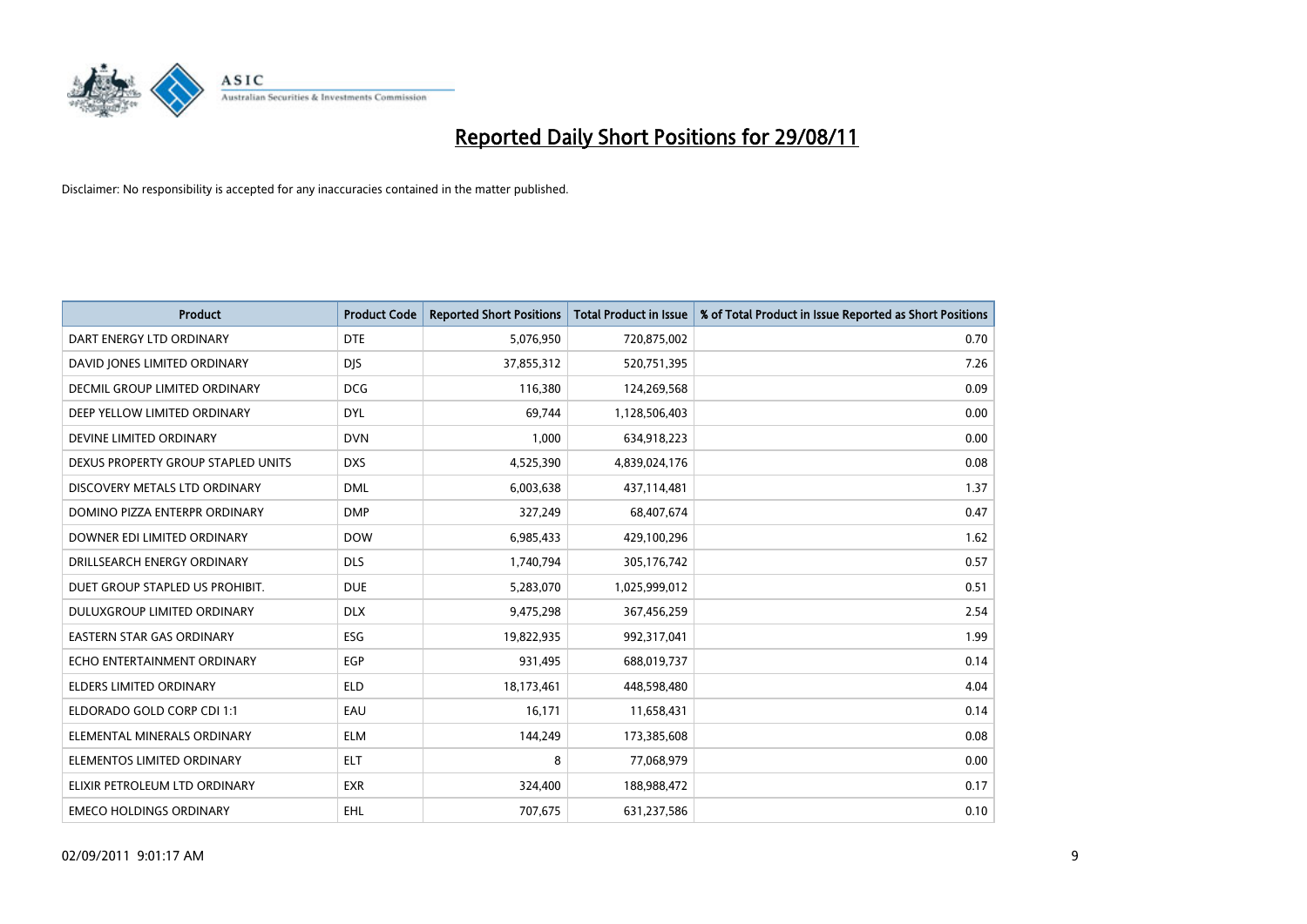

| <b>Product</b>                        | <b>Product Code</b> | <b>Reported Short Positions</b> | Total Product in Issue | % of Total Product in Issue Reported as Short Positions |
|---------------------------------------|---------------------|---------------------------------|------------------------|---------------------------------------------------------|
| ENERGIA MINERALS LTD ORDINARY         | <b>EMX</b>          | 139,711                         | 82,500,005             | 0.17                                                    |
| ENERGY RESOURCES ORDINARY 'A'         | <b>ERA</b>          | 5,639,794                       | 190,737,934            | 2.95                                                    |
| ENERGY WORLD CORPOR, ORDINARY         | <b>EWC</b>          | 21,876,496                      | 1,734,166,672          | 1.27                                                    |
| ENTEK ENERGY LTD ORDINARY             | <b>ETE</b>          | 489,903                         | 510,657,387            | 0.10                                                    |
| <b>ENTELLECT LIMITED ORDINARY</b>     | <b>ESN</b>          | 464,050                         | 985,337,932            | 0.05                                                    |
| <b>ENVESTRA LIMITED ORDINARY</b>      | <b>ENV</b>          | 2,658,542                       | 1,468,560,201          | 0.18                                                    |
| ETFS METALS. ETFS GOLD                | GOLD                | 2,310                           | 4,272,269              | 0.05                                                    |
| EXTRACT RESOURCES ORDINARY            | EXT                 | 471,939                         | 251,159,163            | 0.17                                                    |
| FAIRFAX MEDIA LTD ORDINARY            | <b>FXI</b>          | 285,628,277                     | 2,351,955,725          | 12.13                                                   |
| <b>FANTASTIC HOLDINGS ORDINARY</b>    | <b>FAN</b>          | 892                             | 102,739,538            | 0.00                                                    |
| FAR LTD ORDINARY                      | <b>FAR</b>          | 21,232,130                      | 1,245,401,164          | 1.71                                                    |
| <b>FERRAUS LIMITED ORDINARY</b>       | <b>FRS</b>          | 370                             | 249,598,565            | 0.00                                                    |
| FISHER & PAYKEL APP. ORDINARY         | <b>FPA</b>          | 18,298                          | 724,235,162            | 0.00                                                    |
| FKP PROPERTY GROUP STAPLED SECURITIES | <b>FKP</b>          | 27,072,386                      | 1,185,077,223          | 2.26                                                    |
| FLEETWOOD CORP ORDINARY               | <b>FWD</b>          | 266,886                         | 58,071,672             | 0.47                                                    |
| FLETCHER BUILDING ORDINARY            | <b>FBU</b>          | 8,193,651                       | 678,573,570            | 1.19                                                    |
| FLEXIGROUP LIMITED ORDINARY           | <b>FXL</b>          | 29,637                          | 276,292,173            | 0.01                                                    |
| <b>FLIGHT CENTRE ORDINARY</b>         | <b>FLT</b>          | 4,769,472                       | 99,959,845             | 4.76                                                    |
| FLINDERS MINES LTD ORDINARY           | <b>FMS</b>          | 21,008,088                      | 1,820,839,571          | 1.14                                                    |
| FORGE GROUP LIMITED ORDINARY          | <b>FGE</b>          | 15,855                          | 82,924,014             | 0.01                                                    |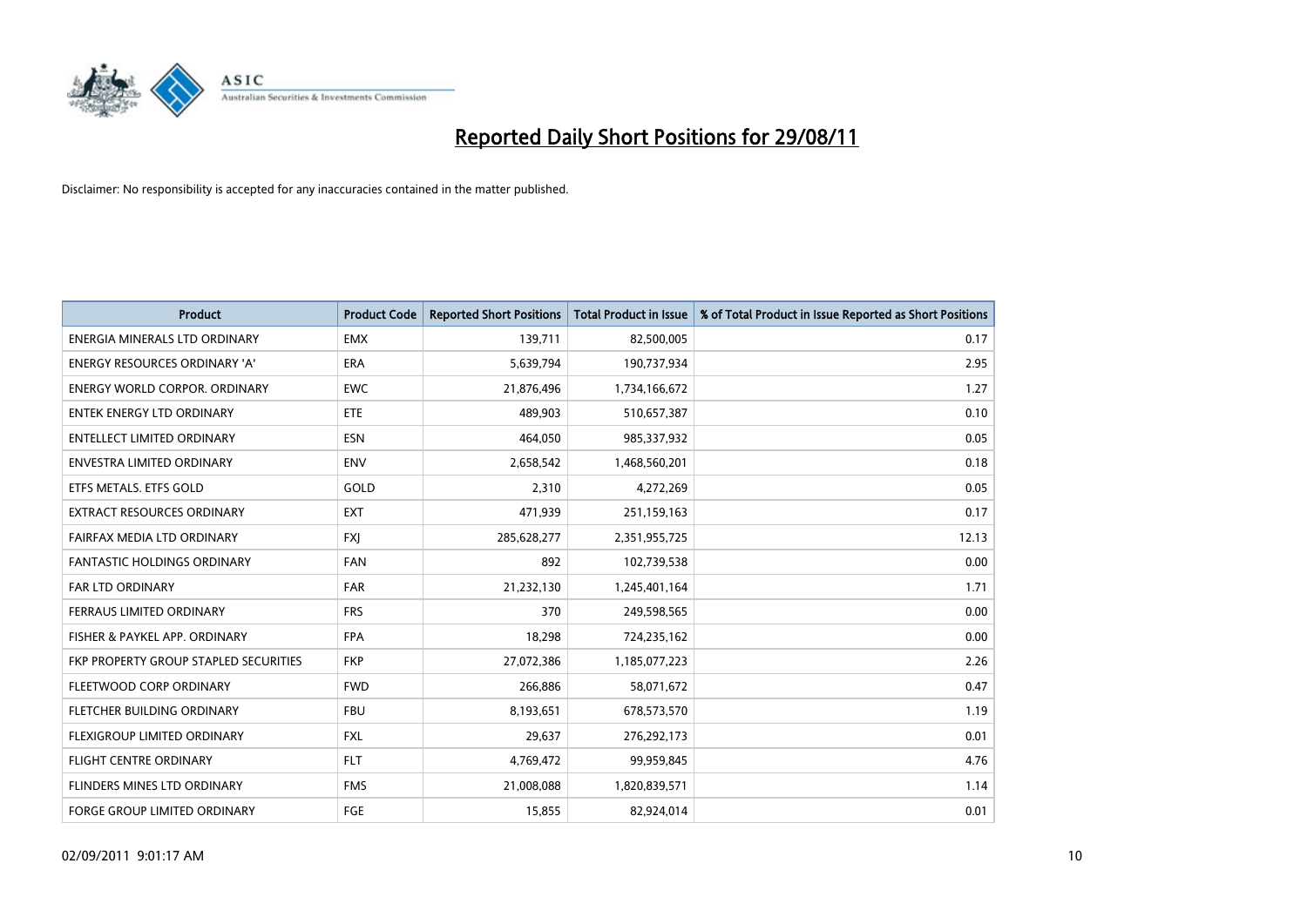

| <b>Product</b>                            | <b>Product Code</b> | <b>Reported Short Positions</b> | <b>Total Product in Issue</b> | % of Total Product in Issue Reported as Short Positions |
|-------------------------------------------|---------------------|---------------------------------|-------------------------------|---------------------------------------------------------|
| FORTE ENERGY NL ORDINARY                  | <b>FTE</b>          | 2,658,986                       | 695,589,311                   | 0.38                                                    |
| FORTESCUE METALS GRP ORDINARY             | <b>FMG</b>          | 39,228,859                      | 3,113,348,659                 | 1.23                                                    |
| <b>FOSTER'S GROUP ORDINARY</b>            | FGL                 | 7,279,765                       | 1,940,894,542                 | 0.36                                                    |
| FTD CORPORATION ORDINARY                  | <b>FTD</b>          | 8,088                           | 36,474,593                    | 0.02                                                    |
| <b>FUNTASTIC LIMITED ORDINARY</b>         | <b>FUN</b>          | 322,528                         | 340,997,682                   | 0.09                                                    |
| <b>G.U.D. HOLDINGS ORDINARY</b>           | GUD                 | 204,313                         | 69,089,611                    | 0.28                                                    |
| <b>GALAXY RESOURCES ORDINARY</b>          | GXY                 | 2,005,238                       | 323,327,000                   | 0.61                                                    |
| <b>GENETIC TECHNOLOGIES ORDINARY</b>      | GTG                 | 12,989                          | 464,605,152                   | 0.00                                                    |
| <b>GEODYNAMICS LIMITED ORDINARY</b>       | GDY                 | 95,488                          | 337,084,174                   | 0.03                                                    |
| <b>GINDALBIE METALS LTD ORDINARY</b>      | GBG                 | 41,866,905                      | 1,135,565,349                 | 3.70                                                    |
| <b>GLOBAL MINING ORDINARY</b>             | <b>GMI</b>          | 8,951                           | 191,820,968                   | 0.00                                                    |
| <b>GLOUCESTER COAL ORDINARY</b>           | <b>GCL</b>          | 780,815                         | 202,905,967                   | 0.38                                                    |
| <b>GME RESOURCES LTD ORDINARY</b>         | <b>GME</b>          | 800                             | 322,635,902                   | 0.00                                                    |
| <b>GOLD ROAD RES LTD ORDINARY</b>         | GOR                 | 38,441                          | 317,087,535                   | 0.01                                                    |
| <b>GOLDEN WEST RESOURCE ORDINARY</b>      | <b>GWR</b>          | 1,617                           | 192,082,567                   | 0.00                                                    |
| <b>GOODMAN FIELDER. ORDINARY</b>          | <b>GFF</b>          | 23,581,752                      | 1,380,386,438                 | 1.69                                                    |
| <b>GOODMAN GROUP STAPLED US PROHIBIT.</b> | <b>GMG</b>          | 25,608,953                      | 7,394,607,411                 | 0.34                                                    |
| <b>GPT GROUP STAPLED SEC.</b>             | <b>GPT</b>          | 12,124,441                      | 1,849,089,943                 | 0.65                                                    |
| <b>GRAINCORP LIMITED A CLASS ORDINARY</b> | <b>GNC</b>          | 772,222                         | 198,318,900                   | 0.38                                                    |
| <b>GRANGE RESOURCES. ORDINARY</b>         | <b>GRR</b>          | 61,336                          | 1,153,181,487                 | 0.00                                                    |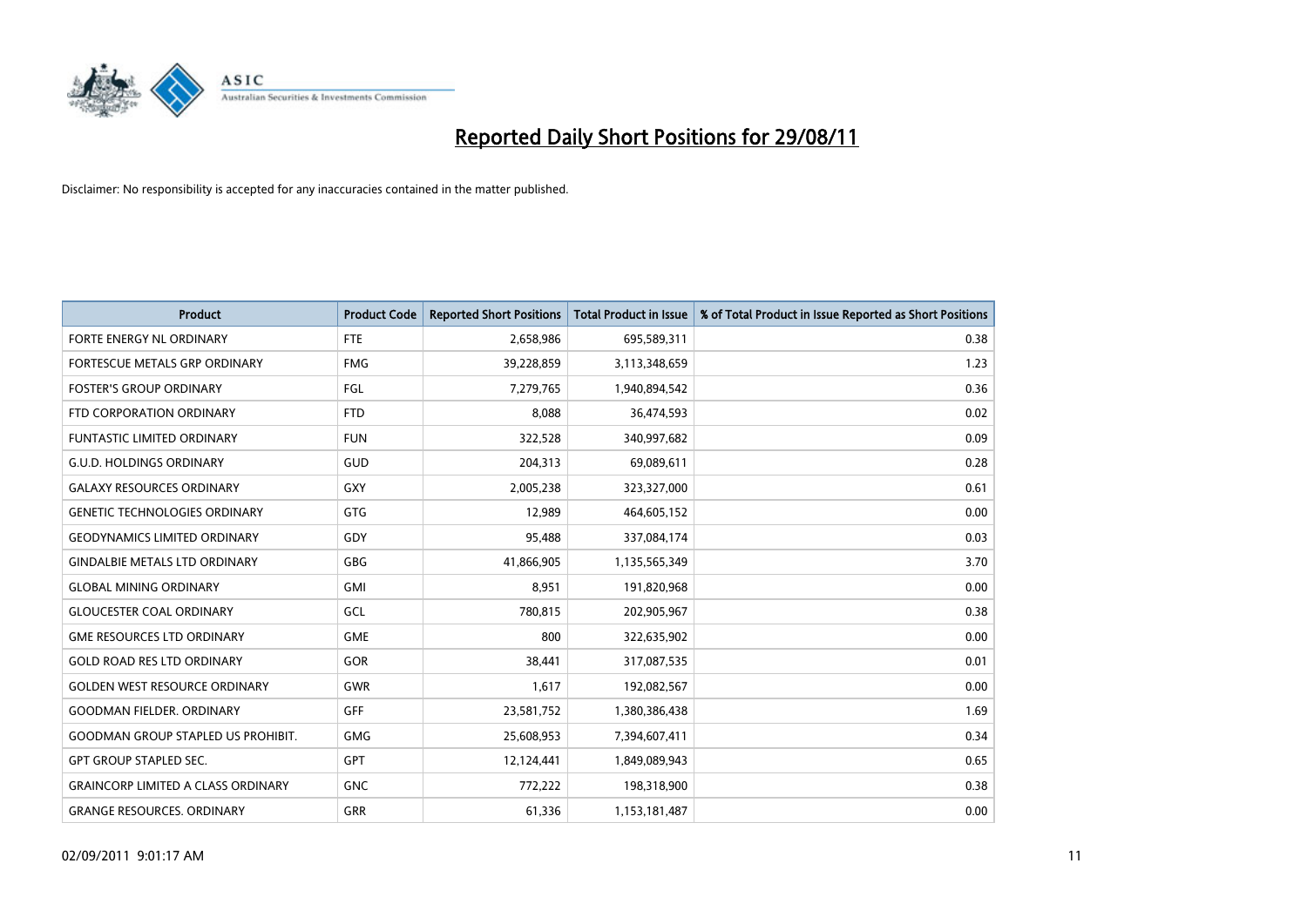

| <b>Product</b>                        | <b>Product Code</b> | <b>Reported Short Positions</b> | <b>Total Product in Issue</b> | % of Total Product in Issue Reported as Short Positions |
|---------------------------------------|---------------------|---------------------------------|-------------------------------|---------------------------------------------------------|
| <b>GREENCAP LIMITED ORDINARY</b>      | <b>GCG</b>          |                                 | 262,515,385                   | 0.00                                                    |
| <b>GREENLAND MIN EN LTD ORDINARY</b>  | GGG                 | 2,476,583                       | 410,407,582                   | 0.60                                                    |
| <b>GRYPHON MINERALS LTD ORDINARY</b>  | GRY                 | 1,927,792                       | 299,922,058                   | 0.64                                                    |
| <b>GUILDFORD COAL LTD ORDINARY</b>    | <b>GUF</b>          | 1,873,988                       | 217,469,617                   | 0.86                                                    |
| <b>GUINNESS PEAT GROUP. CDI 1:1</b>   | <b>GPG</b>          | 757,994                         | 266,222,148                   | 0.28                                                    |
| <b>GUNNS LIMITED ORDINARY</b>         | <b>GNS</b>          | 44,528,842                      | 848,401,559                   | 5.24                                                    |
| <b>GWA GROUP LTD ORDINARY</b>         | <b>GWA</b>          | 6,700,233                       | 301,525,014                   | 2.21                                                    |
| HARVEY NORMAN ORDINARY                | <b>HVN</b>          | 49,780,628                      | 1,062,316,784                 | 4.67                                                    |
| HASTIE GROUP LIMITED ORDINARY         | <b>HST</b>          | 14,698,652                      | 1,367,511,426                 | 1.07                                                    |
| HASTINGS DIVERSIFIED STAPLED SECURITY | <b>HDF</b>          | 3,112,520                       | 530,001,072                   | 0.59                                                    |
| HEARTWARE INT INC CDI 35:1            | <b>HIN</b>          | 272,008                         | 48,598,550                    | 0.56                                                    |
| <b>HENDERSON GROUP CDI 1:1</b>        | <b>HGG</b>          | 7,100,839                       | 628,839,582                   | 1.12                                                    |
| HFA HOLDINGS LIMITED ORDINARY         | <b>HFA</b>          | 447,023                         | 117,332,831                   | 0.37                                                    |
| HIGHLANDS PACIFIC ORDINARY            | HIG                 | 2,528,420                       | 686,082,148                   | 0.37                                                    |
| HILLGROVE RES LTD ORDINARY            | <b>HGO</b>          | 1,128,777                       | 793,698,575                   | 0.14                                                    |
| HILLS HOLDINGS LTD ORDINARY           | <b>HIL</b>          | 4,893,368                       | 249,139,016                   | 1.97                                                    |
| HORIZON OIL LIMITED ORDINARY          | <b>HZN</b>          | 10,418,679                      | 1,130,811,515                 | 0.92                                                    |
| HUNNU COAL LIMITED ORDINARY           | <b>HUN</b>          | 75,542                          | 216,565,002                   | 0.04                                                    |
| <b>ICON ENERGY LIMITED ORDINARY</b>   | <b>ICN</b>          | 70,110                          | 469,301,394                   | 0.01                                                    |
| <b>IINET LIMITED ORDINARY</b>         | <b>IIN</b>          | 1,232,855                       | 152,169,119                   | 0.81                                                    |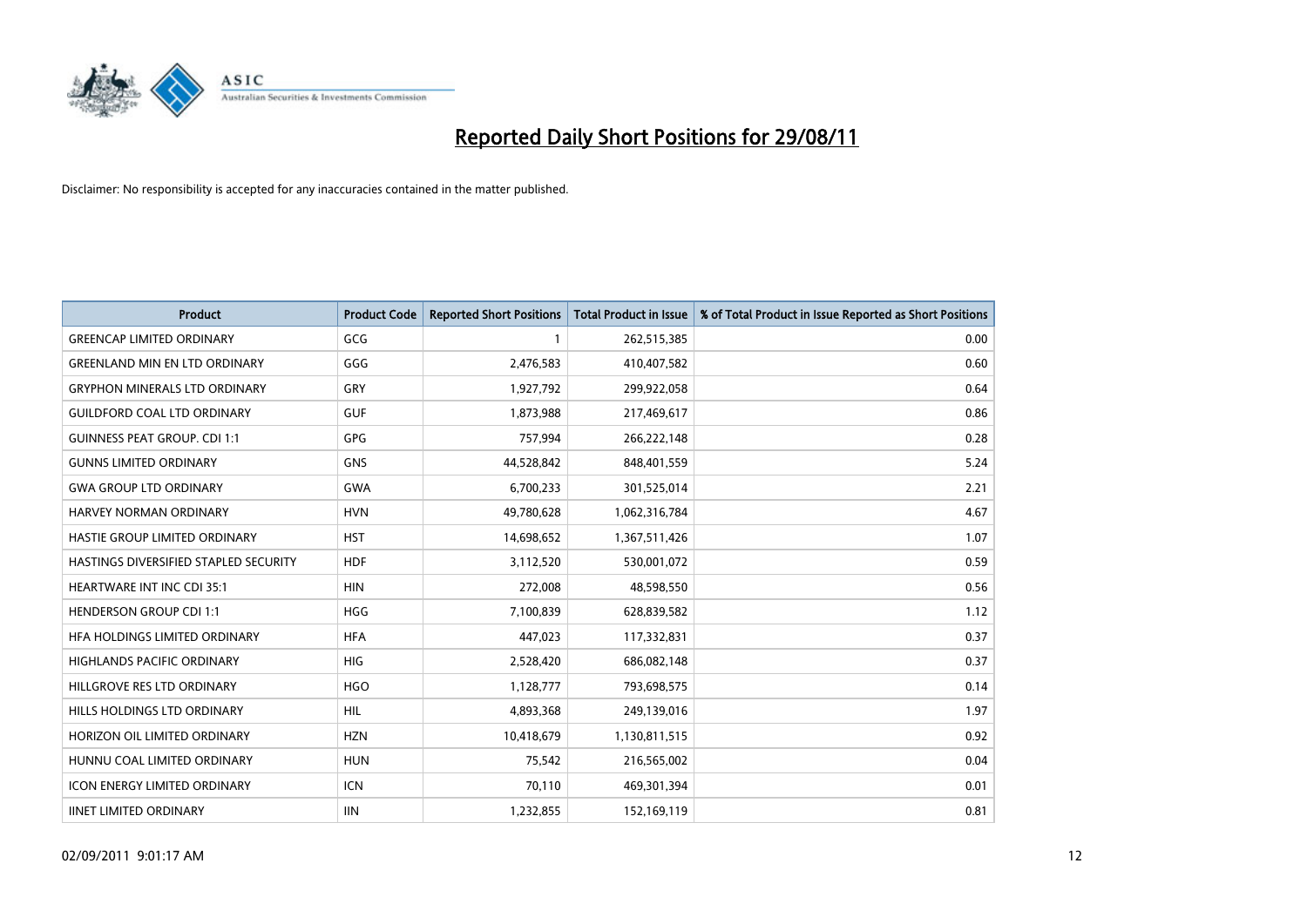

| <b>Product</b>                                | <b>Product Code</b> | <b>Reported Short Positions</b> | Total Product in Issue | % of Total Product in Issue Reported as Short Positions |
|-----------------------------------------------|---------------------|---------------------------------|------------------------|---------------------------------------------------------|
| <b>IKWEZI MINING LTD ORDINARY</b>             | <b>IKW</b>          | 2,991,310                       | 168,800,000            | 1.77                                                    |
| <b>ILUKA RESOURCES ORDINARY</b>               | <b>ILU</b>          | 4,445,965                       | 418,700,517            | 1.06                                                    |
| <b>IMDEX LIMITED ORDINARY</b>                 | <b>IMD</b>          | 20,532                          | 203,405,935            | 0.01                                                    |
| IMF (AUSTRALIA) LTD ORDINARY                  | <b>IMF</b>          | 329,821                         | 123,828,193            | 0.26                                                    |
| <b>IMX RESOURCES LTD ORDINARY</b>             | <b>IXR</b>          | 20.000                          | 262,612,803            | 0.01                                                    |
| <b>INCITEC PIVOT ORDINARY</b>                 | <b>IPL</b>          | 939,594                         | 1,628,730,107          | 0.04                                                    |
| <b>INDAGO RESOURCES LTD ORDINARY</b>          | <b>IDG</b>          | 8.179                           | 4,490,436              | 0.18                                                    |
| <b>INDEPENDENCE GROUP ORDINARY</b>            | IGO                 | 1,317,342                       | 202,907,135            | 0.63                                                    |
| INDOPHIL RESOURCES ORDINARY                   | <b>IRN</b>          | 15,296,511                      | 995,437,860            | 1.55                                                    |
| <b>INDUSTREA LIMITED ORDINARY</b>             | IDL                 | 1,596,463                       | 364,733,566            | 0.43                                                    |
| <b>INFIGEN ENERGY STAPLED SECURITIES</b>      | <b>IFN</b>          | 11,402,588                      | 762,265,972            | 1.49                                                    |
| ING RE COM GROUP STAPLED SECURITIES           | <b>ILF</b>          | 9,075                           | 441,029,194            | 0.00                                                    |
| <b>INSURANCE AUSTRALIA ORDINARY</b>           | <b>IAG</b>          | 9,541,325                       | 2,079,034,021          | 0.47                                                    |
| INT GOLDFIELDS LTD ORDINARY                   | <b>IGS</b>          | 9,542,682                       | 571,520,386            | 1.67                                                    |
| INTEGRA MINING LTD, ORDINARY                  | <b>IGR</b>          | 8,033,431                       | 843,493,881            | 0.94                                                    |
| <b>INTREPID MINES ORDINARY</b>                | <b>IAU</b>          | 3,091,494                       | 522,312,291            | 0.58                                                    |
| <b>INVESTA OFFICE FUND STAPLED SECURITIES</b> | <b>IOF</b>          | 6,084,873                       | 2,729,071,212          | 0.21                                                    |
| INVOCARE LIMITED ORDINARY                     | <b>IVC</b>          | 675,131                         | 107,912,897            | 0.62                                                    |
| <b>IOOF HOLDINGS LTD ORDINARY</b>             | IFL.                | 843,751                         | 229,794,395            | 0.35                                                    |
| <b>IRESS MARKET TECH. ORDINARY</b>            | <b>IRE</b>          | 1,501,277                       | 126,920,010            | 1.18                                                    |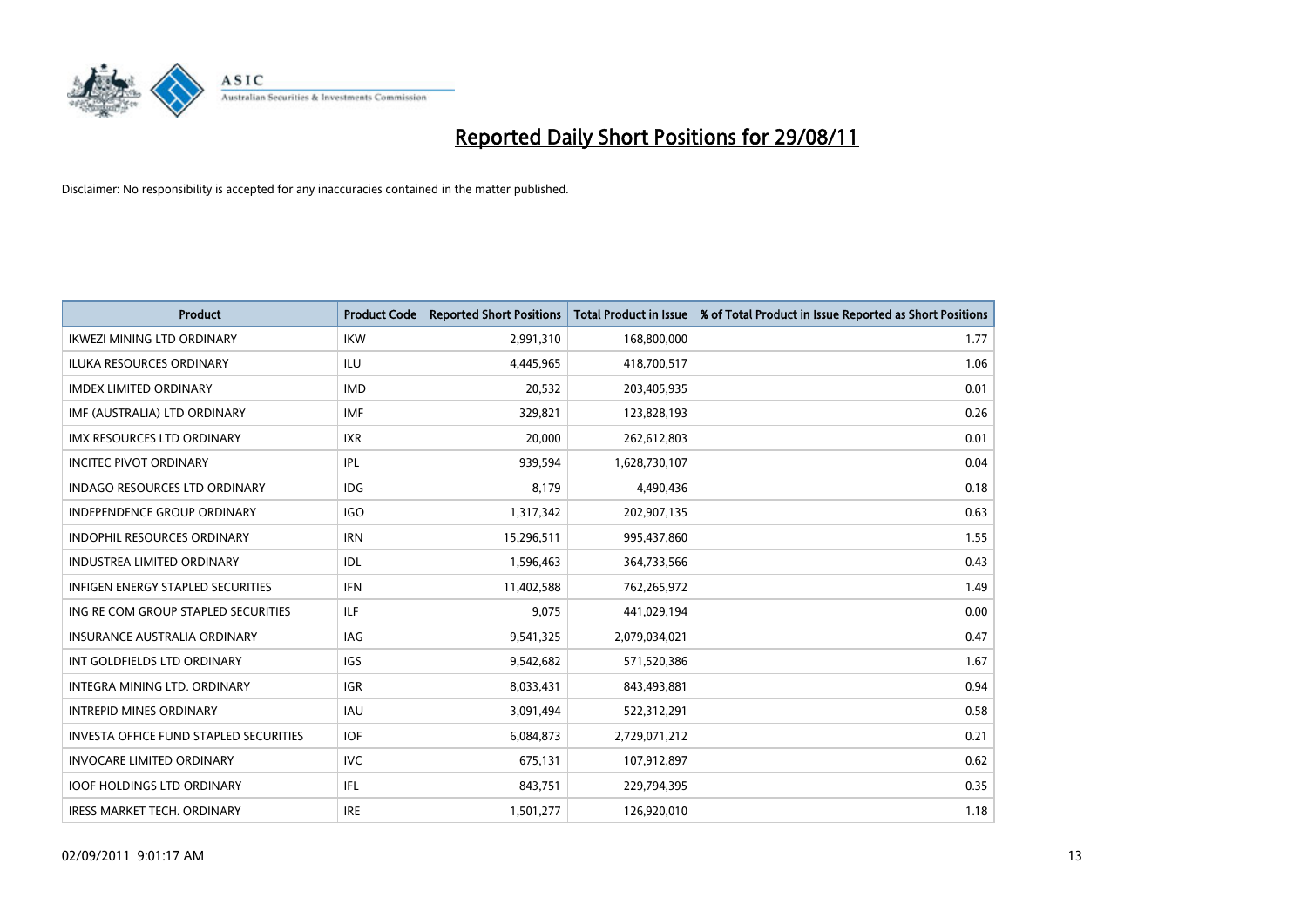

| <b>Product</b>                            | <b>Product Code</b> | <b>Reported Short Positions</b> | <b>Total Product in Issue</b> | % of Total Product in Issue Reported as Short Positions |
|-------------------------------------------|---------------------|---------------------------------|-------------------------------|---------------------------------------------------------|
| <b>IRON ORE HOLDINGS ORDINARY</b>         | <b>IOH</b>          | 45,369                          | 166,087,005                   | 0.03                                                    |
| ISHARES MSCI AUS 200 ISHARES MSCI AUS 200 | IOZ                 | 74,930                          | 2,400,836                     | 3.12                                                    |
| <b>ISHARES MSCI BRIC CDI 1:1</b>          | <b>IBK</b>          | 1,127                           | 3,650,000                     | 0.03                                                    |
| ISHARES S&P 500 CDI 1:1                   | <b>IVV</b>          | 14,705                          | 116,350,000                   | 0.01                                                    |
| <b>ISHARES S&amp;P EU 350 CDI 1:1</b>     | <b>IEU</b>          | 3,694                           | 50,800,000                    | 0.01                                                    |
| ISHARES S&P HIGH DIV ISHARES S&P HIGH DIV | <b>IHD</b>          | 37,577                          | 2,300,931                     | 1.63                                                    |
| ISHARES SMALL ORDS ISHARES SMALL ORDS     | <b>ISO</b>          | 130.878                         | 3,901,916                     | 3.35                                                    |
| <b>IVANHOE AUSTRALIA ORDINARY</b>         | <b>IVA</b>          | 112,224                         | 418,729,553                   | 0.02                                                    |
| JAMES HARDIE INDUST CHESS DEPOSITARY INT  | <b>IHX</b>          | 23,115,960                      | 437,311,611                   | 5.30                                                    |
| <b>IAMESON RESOURCES ORDINARY</b>         | IAL                 | 1,600,000                       | 95,828,865                    | 1.67                                                    |
| <b>JB HI-FI LIMITED ORDINARY</b>          | <b>IBH</b>          | 18,679,640                      | 98,617,428                    | 18.94                                                   |
| <b>KAGARA LTD ORDINARY</b>                | KZL                 | 9,743,813                       | 718,068,836                   | 1.35                                                    |
| KAROON GAS AUSTRALIA ORDINARY             | <b>KAR</b>          | 1,902,847                       | 221,420,769                   | 0.85                                                    |
| KASBAH RESOURCES ORDINARY                 | <b>KAS</b>          | 2,500                           | 364,262,596                   | 0.00                                                    |
| KATHMANDU HOLD LTD ORDINARY               | <b>KMD</b>          | 1,198,403                       | 200,000,000                   | 0.59                                                    |
| <b>KEYBRIDGE CAPITAL ORDINARY</b>         | <b>KBC</b>          | 5,999                           | 172,070,564                   | 0.00                                                    |
| KIMBERLEY METALS LTD ORDINARY             | <b>KBL</b>          | 1,820                           | 164,752,978                   | 0.00                                                    |
| KINGSGATE CONSOLID. ORDINARY              | <b>KCN</b>          | 2,642,089                       | 135,346,490                   | 1.94                                                    |
| KINGSROSE MINING LTD ORDINARY             | <b>KRM</b>          | 548,892                         | 266,153,881                   | 0.19                                                    |
| LEIGHTON HOLDINGS ORDINARY                | LEI                 | 9,457,216                       | 336,515,596                   | 2.81                                                    |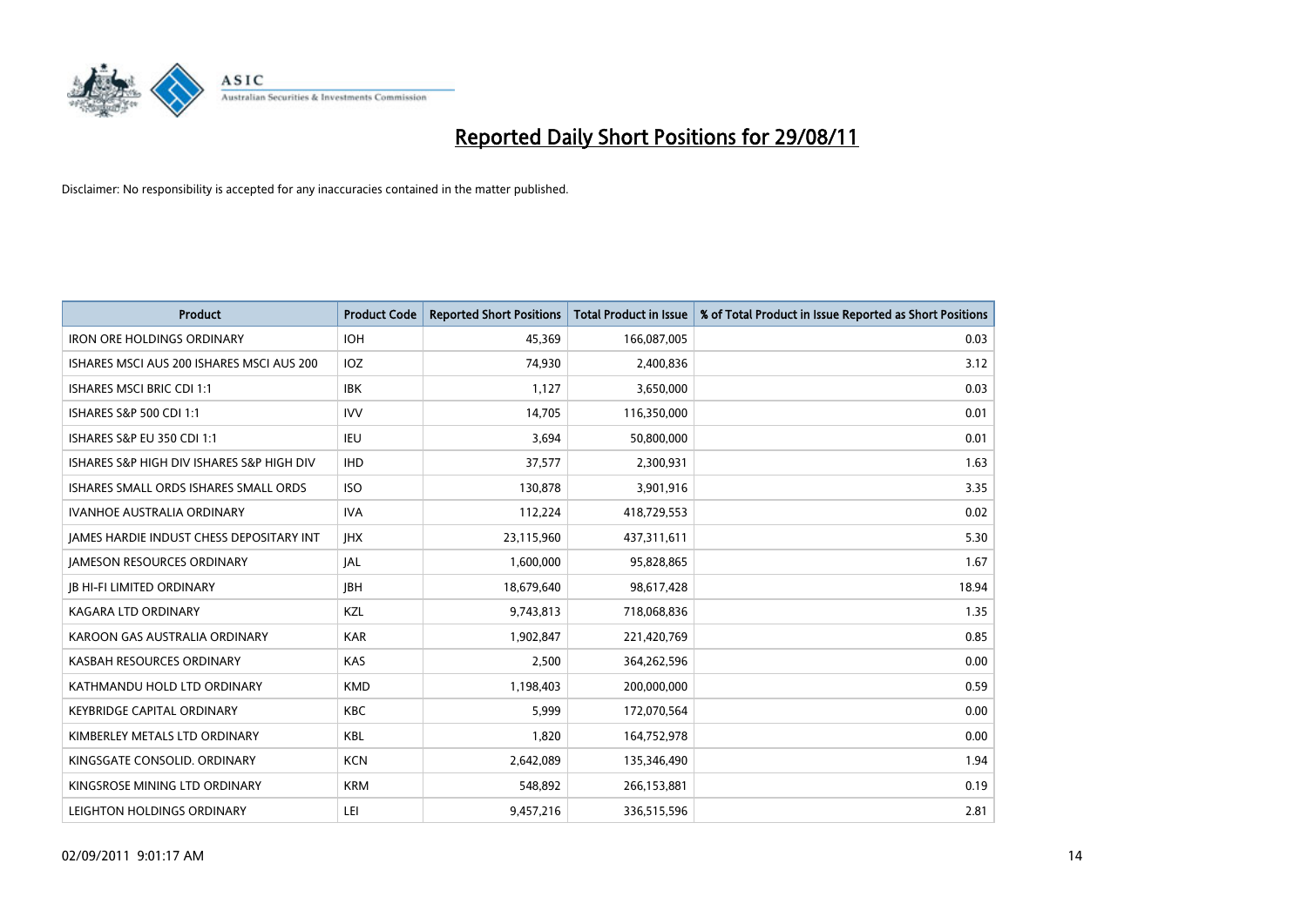

| <b>Product</b>                        | <b>Product Code</b> | <b>Reported Short Positions</b> | Total Product in Issue | % of Total Product in Issue Reported as Short Positions |
|---------------------------------------|---------------------|---------------------------------|------------------------|---------------------------------------------------------|
| LEND LEASE GROUP UNIT/ORD STAPLED     | LLC                 | 2,708,401                       | 570,915,669            | 0.45                                                    |
| LINC ENERGY LTD ORDINARY              | <b>LNC</b>          | 6,342,201                       | 503,418,900            | 1.26                                                    |
| LIQUEFIED NATURAL ORDINARY            | LNG                 | 370.140                         | 267,699,015            | 0.14                                                    |
| LUDOWICI LIMITED ORDINARY             | LDW                 | 6,496                           | 29,353,354             | 0.02                                                    |
| LYNAS CORPORATION ORDINARY            | <b>LYC</b>          | 52,320,406                      | 1,713,846,913          | 3.07                                                    |
| M2 TELECOMMUNICATION ORDINARY         | <b>MTU</b>          | 4,576                           | 123,731,285            | 0.00                                                    |
| MACARTHUR COAL ORDINARY               | <b>MCC</b>          | 213,784                         | 302,092,343            | 0.06                                                    |
| MACMAHON HOLDINGS ORDINARY            | <b>MAH</b>          | 4,947,594                       | 738,631,705            | 0.67                                                    |
| MACO ATLAS ROADS GRP ORDINARY STAPLED | <b>MOA</b>          | 7,209,487                       | 452,345,907            | 1.59                                                    |
| MACQUARIE GROUP LTD ORDINARY          | <b>MOG</b>          | 4,722,779                       | 348,285,032            | 1.35                                                    |
| MAP GROUP STAPLED US PROHIBIT.        | <b>MAP</b>          | 4,044,750                       | 1,861,210,782          | 0.21                                                    |
| MARENGO MINING ORDINARY               | <b>MGO</b>          | 138,243                         | 1,002,399,863          | 0.01                                                    |
| MATRIX C & E LTD ORDINARY             | <b>MCE</b>          | 253,256                         | 77,081,507             | 0.33                                                    |
| MCMILLAN SHAKESPEARE ORDINARY         | <b>MMS</b>          | 2,888                           | 68,110,310             | 0.00                                                    |
| <b>MCPHERSON'S LTD ORDINARY</b>       | <b>MCP</b>          | 289,714                         | 72,401,758             | 0.40                                                    |
| MEDUSA MINING LTD ORDINARY            | <b>MML</b>          | 965,589                         | 188,233,911            | 0.51                                                    |
| MELBOURNE IT LIMITED ORDINARY         | <b>MLB</b>          | 168,914                         | 80,662,621             | 0.21                                                    |
| MEO AUSTRALIA LTD ORDINARY            | <b>MEO</b>          | 1,791,689                       | 539,913,260            | 0.33                                                    |
| <b>MERMAID MARINE ORDINARY</b>        | <b>MRM</b>          | 1,757,788                       | 215,477,852            | 0.81                                                    |
| MESOBLAST LIMITED ORDINARY            | <b>MSB</b>          | 4,195,999                       | 280,425,258            | 1.48                                                    |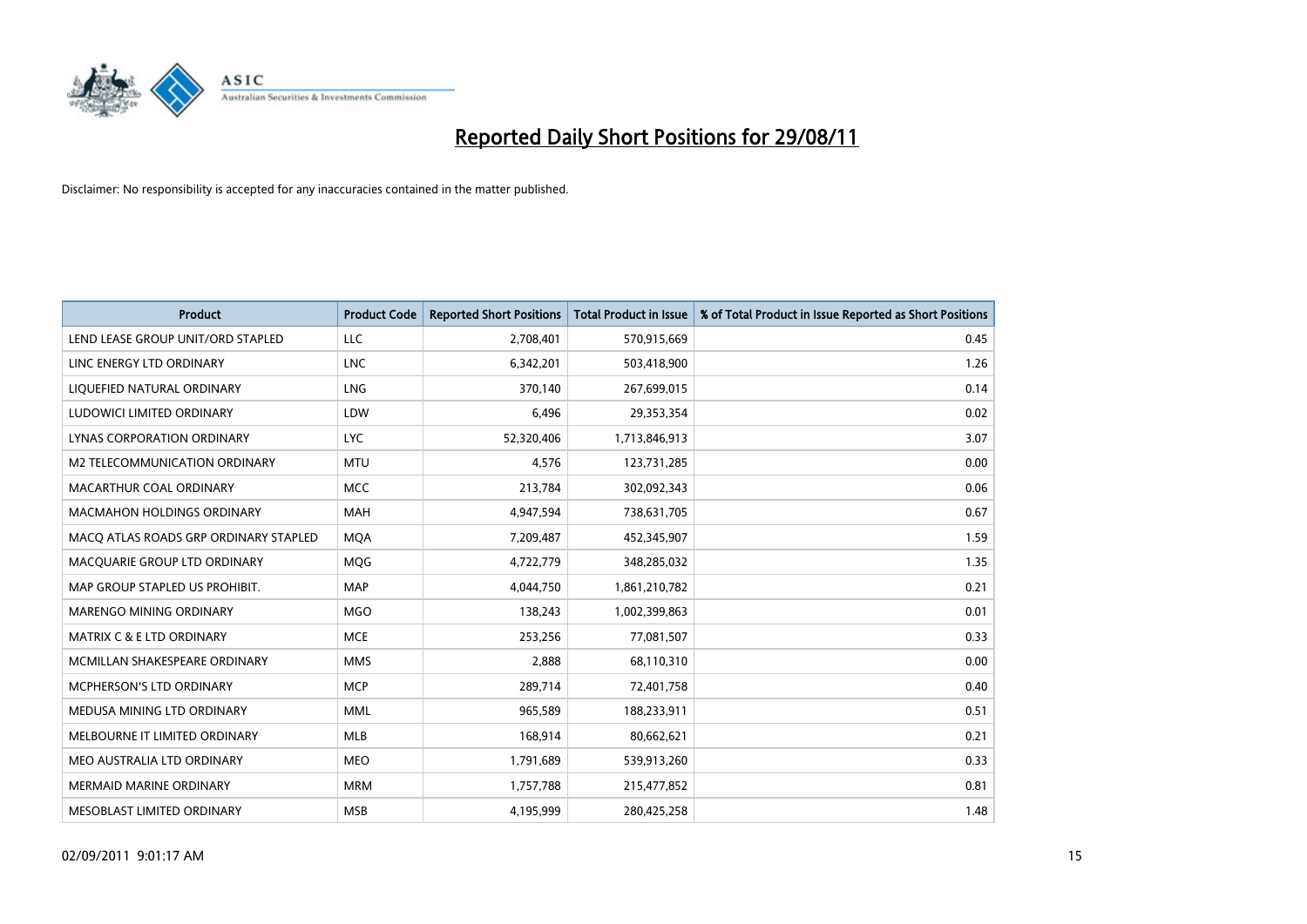

| <b>Product</b>                       | <b>Product Code</b> | <b>Reported Short Positions</b> | <b>Total Product in Issue</b> | % of Total Product in Issue Reported as Short Positions |
|--------------------------------------|---------------------|---------------------------------|-------------------------------|---------------------------------------------------------|
| METALS X LIMITED ORDINARY            | <b>MLX</b>          | 326,940                         | 1,358,424,065                 | 0.03                                                    |
| METCASH LIMITED ORDINARY             | <b>MTS</b>          | 27,288,234                      | 769,165,596                   | 3.54                                                    |
| METGASCO LIMITED ORDINARY            | <b>MEL</b>          | 235,435                         | 334,821,745                   | 0.07                                                    |
| METMINCO LIMITED ORDINARY            | <b>MNC</b>          | 1,339,441                       | 1,462,616,146                 | 0.09                                                    |
| METROCOAL LIMITED ORDINARY           | <b>MTE</b>          | 600,000                         | 98,773,663                    | 0.61                                                    |
| MHM METALS LIMITED ORDINARY          | <b>MHM</b>          | 108,919                         | 102,252,570                   | 0.11                                                    |
| MICLYN EXP OFFSHR ORDINARY           | <b>MIO</b>          | 3,748,123                       | 274,618,684                   | 1.36                                                    |
| MINARA RESOURCES ORDINARY            | <b>MRE</b>          | 10,687,936                      | 1,169,424,487                 | 0.91                                                    |
| MINCOR RESOURCES NL ORDINARY         | <b>MCR</b>          | 1,702,620                       | 198,360,804                   | 0.85                                                    |
| MINEMAKERS LIMITED ORDINARY          | MAK                 | 44,227                          | 227,003,950                   | 0.02                                                    |
| MINERAL DEPOSITS ORDINARY            | <b>MDL</b>          | 261,420                         | 83,538,786                    | 0.31                                                    |
| MINERAL RESOURCES, ORDINARY          | <b>MIN</b>          | 680,951                         | 183,775,517                   | 0.38                                                    |
| MIRABELA NICKEL LTD ORDINARY         | <b>MBN</b>          | 11,625,714                      | 491,781,237                   | 2.36                                                    |
| MIRVAC GROUP STAPLED SECURITIES      | <b>MGR</b>          | 36,013,104                      | 3,416,924,188                 | 1.04                                                    |
| MOLOPO ENERGY LTD ORDINARY           | <b>MPO</b>          | 1,534,975                       | 245,579,810                   | 0.62                                                    |
| MONADELPHOUS GROUP ORDINARY          | <b>MND</b>          | 451,137                         | 87,576,827                    | 0.49                                                    |
| MORTGAGE CHOICE LTD ORDINARY         | <b>MOC</b>          | 1,380                           | 119,948,255                   | 0.00                                                    |
| <b>MOUNT GIBSON IRON ORDINARY</b>    | <b>MGX</b>          | 8,644,575                       | 1,082,570,693                 | 0.79                                                    |
| MULTIPLEX SITES SITES                | <b>MXUPA</b>        | 23                              | 4,500,000                     | 0.00                                                    |
| <b>MURCHISON METALS LTD ORDINARY</b> | <b>MMX</b>          | 12,333,391                      | 437,354,555                   | 2.82                                                    |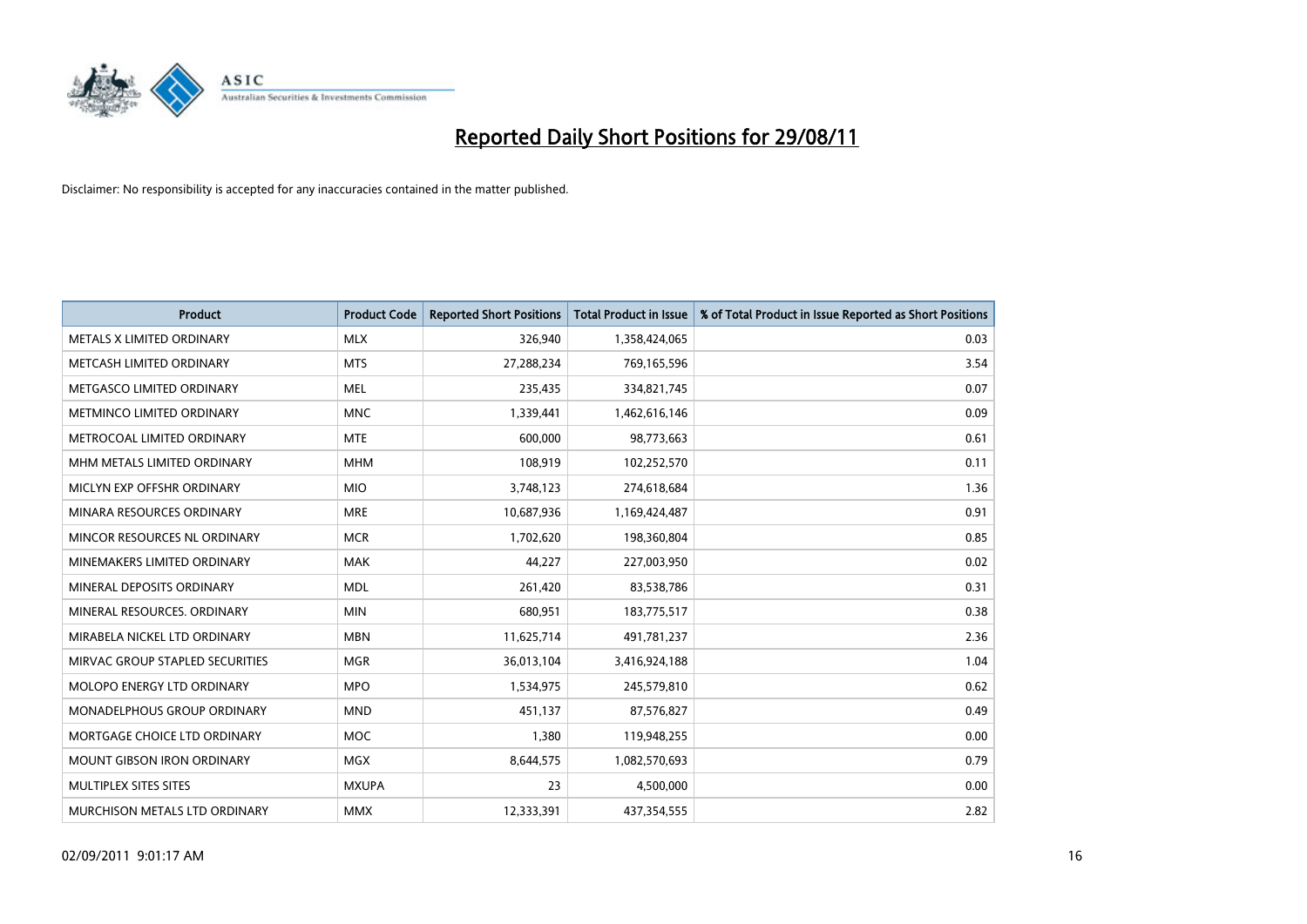

| <b>Product</b>                    | <b>Product Code</b> | <b>Reported Short Positions</b> | Total Product in Issue | % of Total Product in Issue Reported as Short Positions |
|-----------------------------------|---------------------|---------------------------------|------------------------|---------------------------------------------------------|
| <b>MYER HOLDINGS LTD ORDINARY</b> | <b>MYR</b>          | 45,490,758                      | 583,147,884            | 7.80                                                    |
| MYSTATE LIMITED ORDINARY          | <b>MYS</b>          | 1,400                           | 67,439,158             | 0.00                                                    |
| NATIONAL AUST. BANK ORDINARY      | <b>NAB</b>          | 14,525,189                      | 2,201,147,145          | 0.63                                                    |
| NATURAL FUEL LIMITED ORDINARY     | <b>NFL</b>          | 1                               | 1,121,912              | 0.00                                                    |
| NAVIGATOR RESOURCES ORDINARY      | <b>NAV</b>          | 500                             | 2,096,058,840          | 0.00                                                    |
| NAVITAS LIMITED ORDINARY          | <b>NVT</b>          | 2,663,910                       | 375,230,115            | 0.69                                                    |
| NEPTUNE MARINE ORDINARY           | <b>NMS</b>          | 182,253                         | 1,748,545,632          | 0.01                                                    |
| NEW HOPE CORPORATION ORDINARY     | <b>NHC</b>          | 236,437                         | 830,230,549            | 0.02                                                    |
| NEWCREST MINING ORDINARY          | <b>NCM</b>          | 3,253,378                       | 765,000,000            | 0.39                                                    |
| NEWS CORP A NON-VOTING CDI        | <b>NWSLV</b>        | 4,193,794                       | 1,834,034,532          | 0.25                                                    |
| NEWS CORP B VOTING CDI            | <b>NWS</b>          | 5,008,038                       | 798,520,953            | 0.62                                                    |
| NEXBIS LIMITED ORDINARY           | <b>NBS</b>          | 63,733                          | 798,356,704            | 0.01                                                    |
| NEXTDC LIMITED ORDINARY           | <b>NXT</b>          | 34,285                          | 112,104,986            | 0.03                                                    |
| NEXUS ENERGY LIMITED ORDINARY     | <b>NXS</b>          | 3,616,043                       | 1,326,697,820          | 0.26                                                    |
| NIB HOLDINGS LIMITED ORDINARY     | <b>NHF</b>          | 147,911                         | 466,733,110            | 0.03                                                    |
| NICK SCALI LIMITED ORDINARY       | <b>NCK</b>          | 35,846                          | 81,000,000             | 0.04                                                    |
| NIDO PETROLEUM ORDINARY           | <b>NDO</b>          | 3,497,014                       | 1,389,163,151          | 0.25                                                    |
| NKWE PLATINUM 10C US COMMON       | <b>NKP</b>          | 182,301                         | 559,651,184            | 0.03                                                    |
| NOBLE MINERAL RES ORDINARY        | <b>NMG</b>          | 556,424                         | 460,296,067            | 0.13                                                    |
| NORTHERN CREST ORDINARY           | <b>NOC</b>          | 15,248                          | 133,484,723            | 0.01                                                    |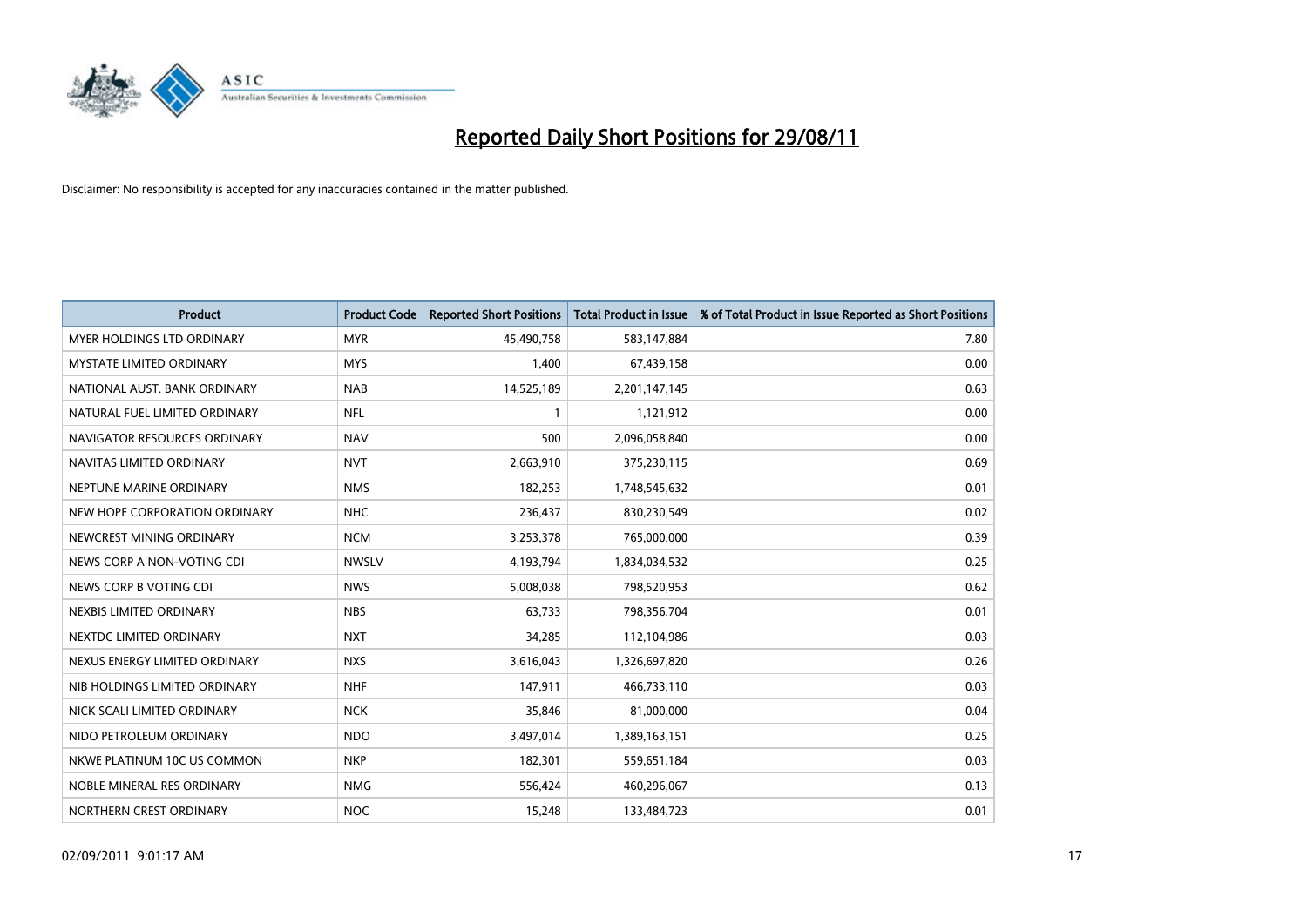

| <b>Product</b>                        | <b>Product Code</b> | <b>Reported Short Positions</b> | Total Product in Issue | % of Total Product in Issue Reported as Short Positions |
|---------------------------------------|---------------------|---------------------------------|------------------------|---------------------------------------------------------|
| NORTHERN IRON LTD ORDINARY            | <b>NFE</b>          | 764,628                         | 336,084,863            | 0.23                                                    |
| NRW HOLDINGS LIMITED ORDINARY         | <b>NWH</b>          | 52,674                          | 278,888,011            | 0.01                                                    |
| NUCOAL RESOURCES NL ORDINARY          | <b>NCR</b>          | 154,006                         | 437,193,340            | 0.04                                                    |
| NUFARM LIMITED ORDINARY               | <b>NUF</b>          | 3,692,115                       | 261,833,005            | 1.41                                                    |
| <b>OAKTON LIMITED ORDINARY</b>        | <b>OKN</b>          | 614,683                         | 93,800,235             | 0.66                                                    |
| OCEANAGOLD CORP. CHESS DEPOSITARY INT | <b>OGC</b>          | 170,620                         | 262,600,385            | 0.06                                                    |
| OCEANIA CAPITAL LTD ORDINARY          | <b>OCP</b>          | 2,500                           | 91,921,295             | 0.00                                                    |
| OIL SEARCH LTD ORDINARY               | OSH                 | 10,886,667                      | 1,320,648,378          | 0.79                                                    |
| OM HOLDINGS LIMITED ORDINARY          | <b>OMH</b>          | 9,537,108                       | 504,105,150            | 1.88                                                    |
| <b>ONESTEEL LIMITED ORDINARY</b>      | <b>OST</b>          | 17,084,388                      | 1,338,106,652          | 1.27                                                    |
| ORICA LIMITED ORDINARY                | ORI                 | 2,120,184                       | 363,966,570            | 0.57                                                    |
| ORIGIN ENERGY ORDINARY                | <b>ORG</b>          | 3,801,045                       | 1,064,874,259          | 0.33                                                    |
| OROCOBRE LIMITED ORDINARY             | <b>ORE</b>          | 102,012                         | 103,195,029            | 0.09                                                    |
| OROTONGROUP LIMITED ORDINARY          | ORL                 | 175,386                         | 40,880,902             | 0.42                                                    |
| OTTO ENERGY LIMITED ORDINARY          | <b>OEL</b>          | 109,204                         | 1,138,290,071          | 0.01                                                    |
| OZ MINERALS ORDINARY                  | OZL                 | 6,479,289                       | 323,877,514            | 1.98                                                    |
| PACIFIC BRANDS ORDINARY               | PBG                 | 9,160,633                       | 931,386,248            | 0.96                                                    |
| PALADIN ENERGY LTD ORDINARY           | <b>PDN</b>          | 11,652,197                      | 777,698,217            | 1.51                                                    |
| PANAUST LIMITED ORDINARY              | <b>PNA</b>          | 9,104,422                       | 593,867,443            | 1.51                                                    |
| PANORAMIC RESOURCES ORDINARY          | PAN                 | 1,586,223                       | 207,050,710            | 0.77                                                    |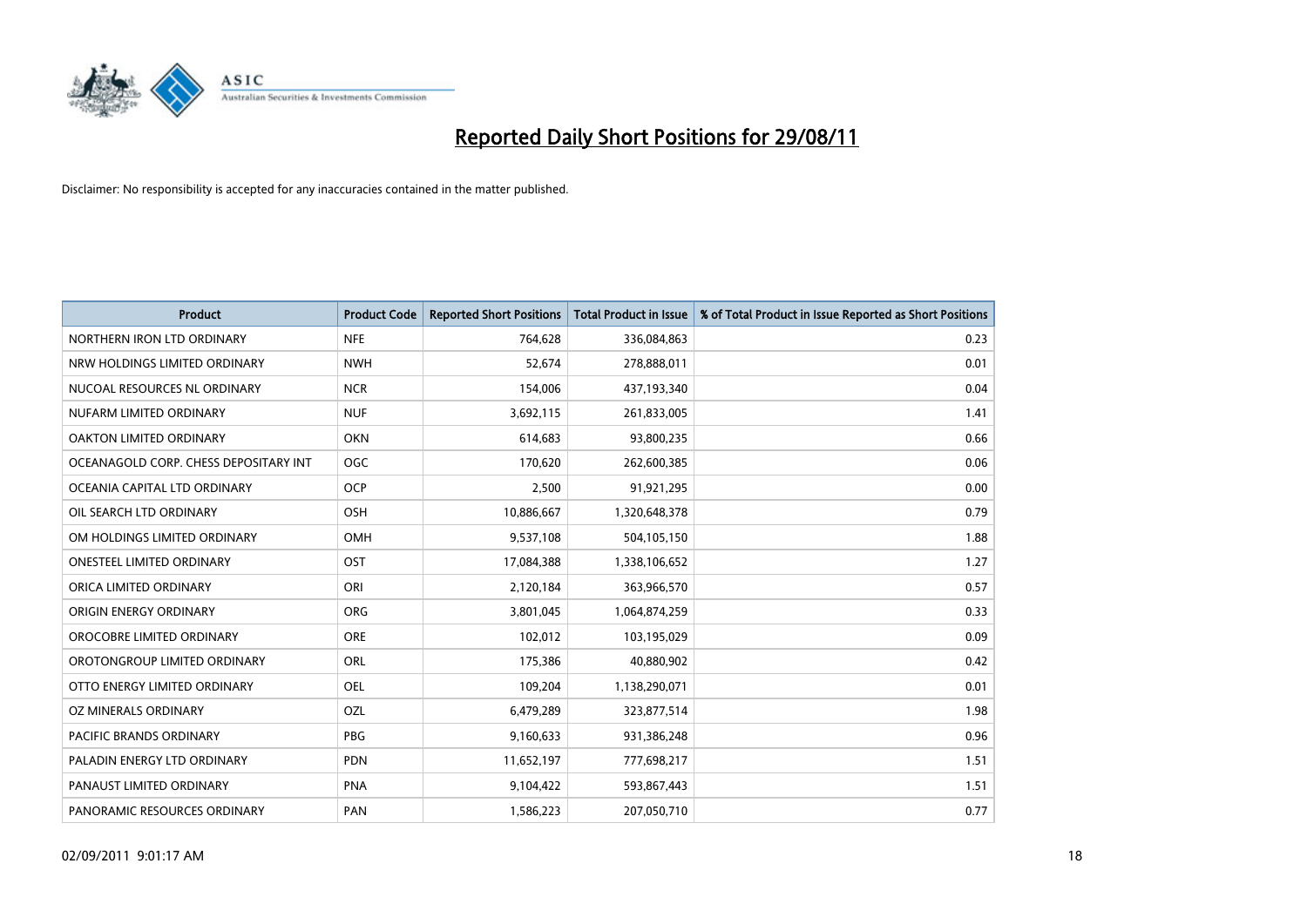

| <b>Product</b>                | <b>Product Code</b> | <b>Reported Short Positions</b> | Total Product in Issue | % of Total Product in Issue Reported as Short Positions |
|-------------------------------|---------------------|---------------------------------|------------------------|---------------------------------------------------------|
| PAPERLINX LIMITED ORDINARY    | <b>PPX</b>          | 7,028,248                       | 603,580,761            | 1.17                                                    |
| PAPILLON RES LTD ORDINARY     | <b>PIR</b>          | 477,753                         | 206,775,658            | 0.23                                                    |
| PATTIES FOODS LTD ORDINARY    | PFL                 |                                 | 138,989,223            | 0.00                                                    |
| PEAK RESOURCES ORDINARY       | <b>PEK</b>          | 102,336                         | 155,979,643            | 0.07                                                    |
| PEET LIMITED ORDINARY         | <b>PPC</b>          | 92,841                          | 318,038,544            | 0.02                                                    |
| PENINSULA ENERGY LTD ORDINARY | <b>PEN</b>          | 1,493,377                       | 2,124,099,941          | 0.07                                                    |
| PERILYA LIMITED ORDINARY      | <b>PEM</b>          | 375,976                         | 526,075,563            | 0.07                                                    |
| PERPETUAL LIMITED ORDINARY    | PPT                 | 2,718,911                       | 44,671,129             | 6.07                                                    |
| PERSEUS MINING LTD ORDINARY   | PRU                 | 3,746,701                       | 425,667,088            | 0.87                                                    |
| PETSEC ENERGY ORDINARY        | <b>PSA</b>          | 223,332                         | 231,283,622            | 0.10                                                    |
| PHARMAXIS LTD ORDINARY        | <b>PXS</b>          | 1,925,571                       | 228,390,309            | 0.84                                                    |
| PHOTON GROUP LTD ORDINARY     | PGA                 | 250,510                         | 1,540,886,866          | 0.02                                                    |
| PLATINUM ASSET ORDINARY       | <b>PTM</b>          | 6,800,559                       | 561,347,878            | 1.20                                                    |
| PLATINUM AUSTRALIA ORDINARY   | <b>PLA</b>          | 5,998,235                       | 392,430,039            | 1.52                                                    |
| PLATINUM CAPITAL LTD ORDINARY | <b>PMC</b>          |                                 | 164,959,410            | 0.00                                                    |
| PLUTON RESOURCES ORDINARY     | PLV                 | 94,272                          | 211,355,652            | 0.04                                                    |
| PMP LIMITED ORDINARY          | <b>PMP</b>          | 53,094                          | 329,879,212            | 0.01                                                    |
| PORT BOUVARD LIMITED ORDINARY | PBD                 | 6,754                           | 593,868,295            | 0.00                                                    |
| PREMIER INVESTMENTS ORDINARY  | <b>PMV</b>          | 220,558                         | 155,062,831            | 0.15                                                    |
| PRIMARY HEALTH CARE ORDINARY  | <b>PRY</b>          | 7,554,199                       | 497,469,803            | 1.51                                                    |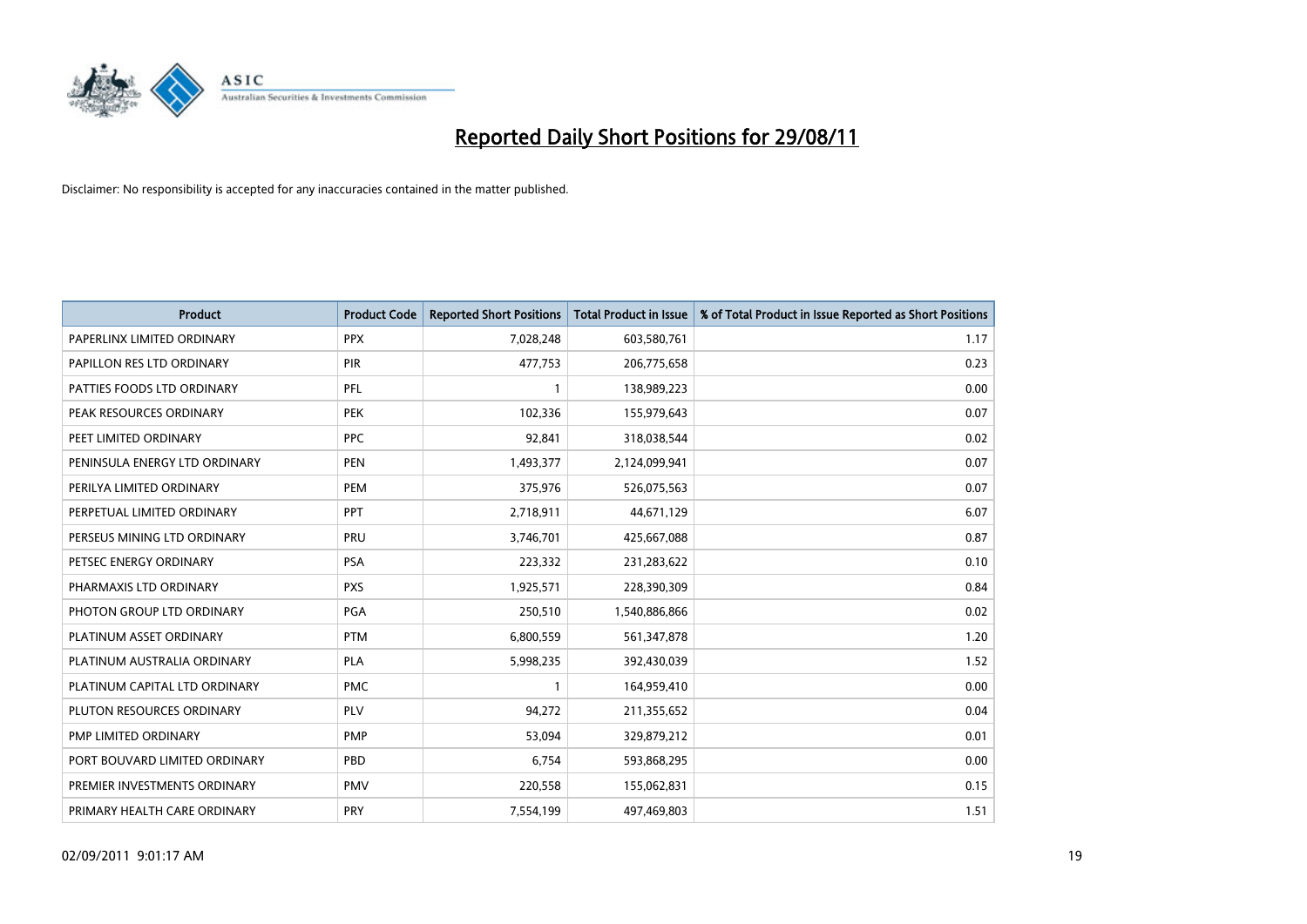

| <b>Product</b>                          | <b>Product Code</b> | <b>Reported Short Positions</b> | <b>Total Product in Issue</b> | % of Total Product in Issue Reported as Short Positions |
|-----------------------------------------|---------------------|---------------------------------|-------------------------------|---------------------------------------------------------|
| PRIME MEDIA GRP LTD ORDINARY            | PRT                 | 30,874                          | 366,330,303                   | 0.01                                                    |
| PRIMEAG AUSTRALIA ORDINARY              | PAG                 | 630,904                         | 266,394,444                   | 0.24                                                    |
| PROGEN PHARMACEUTIC ORDINARY            | PGL                 | 151,596                         | 24,709,097                    | 0.61                                                    |
| PROGRAMMED ORDINARY                     | <b>PRG</b>          | 711,232                         | 118,169,908                   | 0.60                                                    |
| <b>PSIVIDA CORP CDI 1:1</b>             | <b>PVA</b>          | 6,878                           | 8,767,048                     | 0.08                                                    |
| <b>QANTAS AIRWAYS ORDINARY</b>          | QAN                 | 29,291,223                      | 2,265,123,620                 | 1.30                                                    |
| OBE INSURANCE GROUP ORDINARY            | <b>QBE</b>          | 22,996,008                      | 1,092,654,587                 | 2.06                                                    |
| OR NATIONAL LIMITED ORDINARY            | <b>ORN</b>          | 26,384,063                      | 2,440,000,000                 | 1.06                                                    |
| QUBE LOGISTICS HLDG DEFERRED SETTLEMENT | <b>QUBDA</b>        | 12,860                          | 610,839,329                   | 0.00                                                    |
| RAMELIUS RESOURCES ORDINARY             | <b>RMS</b>          | 106,987                         | 291,767,215                   | 0.02                                                    |
| RAMSAY HEALTH CARE ORDINARY             | <b>RHC</b>          | 1,870,510                       | 202,081,252                   | 0.91                                                    |
| <b>RCR TOMLINSON ORDINARY</b>           | <b>RCR</b>          | 68,067                          | 132,010,172                   | 0.05                                                    |
| <b>REA GROUP ORDINARY</b>               | <b>REA</b>          | 117,748                         | 130,401,680                   | 0.09                                                    |
| <b>RED 5 LIMITED ORDINARY</b>           | <b>RED</b>          | 243,349                         | 1,283,674,237                 | 0.02                                                    |
| <b>RED FORK ENERGY ORDINARY</b>         | <b>RFE</b>          | 7,696                           | 269,769,853                   | 0.00                                                    |
| REDBANK ENERGY LTD ORDINARY             | AEJ                 | 19                              | 786,287                       | 0.00                                                    |
| REED RESOURCES LTD ORDINARY             | <b>RDR</b>          | 387,340                         | 264,742,501                   | 0.15                                                    |
| <b>REGIS RESOURCES ORDINARY</b>         | <b>RRL</b>          | 2,274,860                       | 433,273,680                   | 0.52                                                    |
| RESMED INC CDI 10:1                     | <b>RMD</b>          | 9,562,139                       | 1,556,242,300                 | 0.62                                                    |
| <b>RESOLUTE MINING ORDINARY</b>         | <b>RSG</b>          | 2,715,984                       | 467,810,508                   | 0.57                                                    |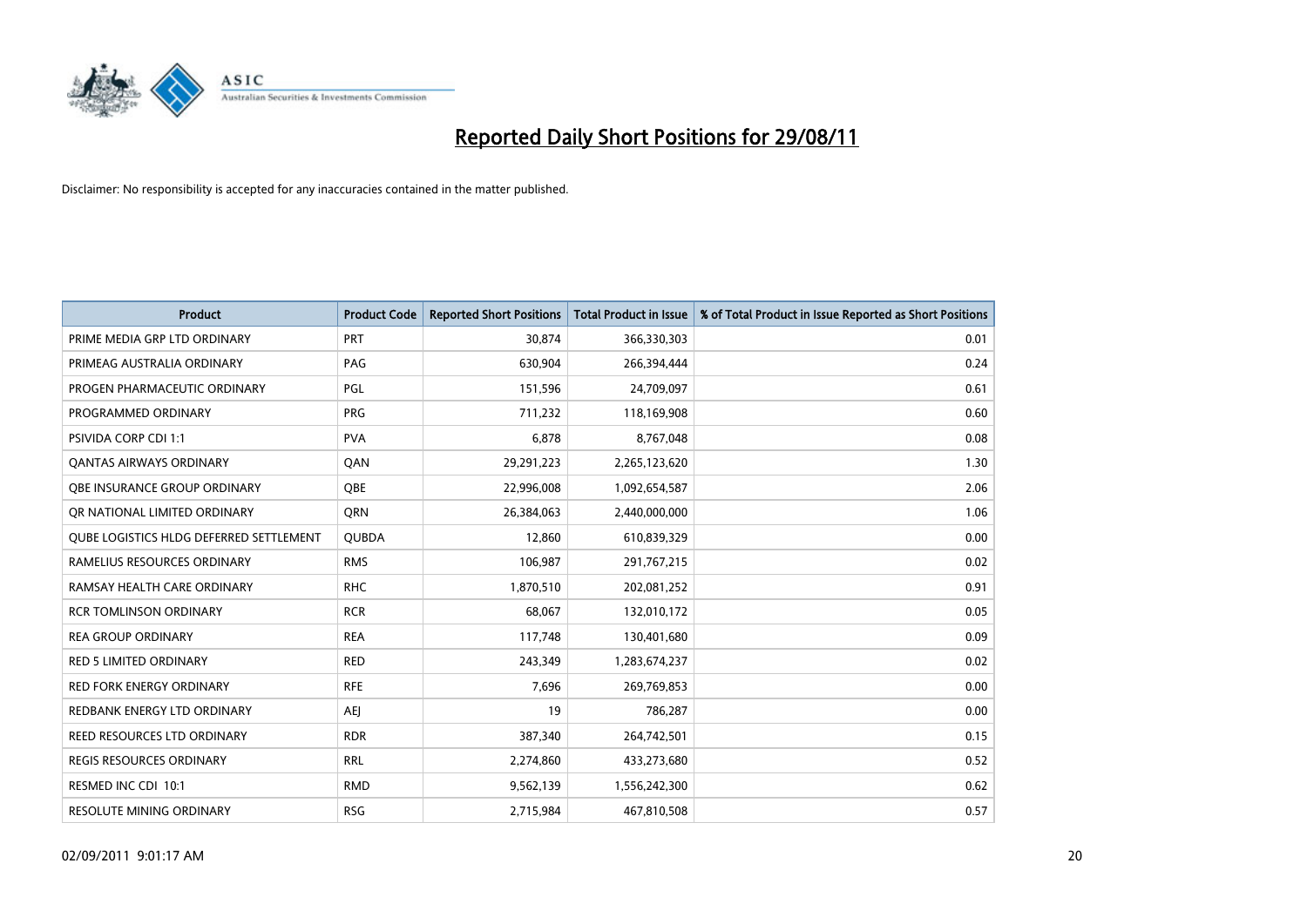

| <b>Product</b>                     | <b>Product Code</b> | <b>Reported Short Positions</b> | <b>Total Product in Issue</b> | % of Total Product in Issue Reported as Short Positions |
|------------------------------------|---------------------|---------------------------------|-------------------------------|---------------------------------------------------------|
| RESOURCE EQUIP LTD ORDINARY        | <b>RQL</b>          | 5,000                           | 228,202,026                   | 0.00                                                    |
| RESOURCE GENERATION ORDINARY       | <b>RES</b>          | 324,311                         | 262,895,652                   | 0.12                                                    |
| REVA MEDICAL, INC CDI 10:1         | <b>RVA</b>          | 250,000                         | 304,803,740                   | 0.08                                                    |
| REVERSE CORP LIMITED ORDINARY      | <b>REF</b>          | 25,141                          | 92,382,175                    | 0.03                                                    |
| REX MINERALS LIMITED ORDINARY      | <b>RXM</b>          | 1,000,191                       | 153,635,519                   | 0.65                                                    |
| <b>RHG LIMITED ORDINARY</b>        | <b>RHG</b>          | 1,240,413                       | 318,092,978                   | 0.38                                                    |
| <b>RIALTO ENERGY ORDINARY</b>      | <b>RIA</b>          | 296,775                         | 375,006,264                   | 0.08                                                    |
| <b>RIDLEY CORPORATION ORDINARY</b> | <b>RIC</b>          | 509,655                         | 307,817,071                   | 0.17                                                    |
| RIO TINTO LIMITED ORDINARY         | <b>RIO</b>          | 13,749,965                      | 435,758,720                   | 3.15                                                    |
| <b>RIVERCITY MOTORWAY STAPLED</b>  | <b>RCY</b>          | 132,000                         | 957,010,115                   | 0.01                                                    |
| ROBUST RESOURCES ORDINARY          | <b>ROL</b>          | 1,141,442                       | 84,944,097                    | 1.35                                                    |
| ROC OIL COMPANY ORDINARY           | <b>ROC</b>          | 1,109,274                       | 713,254,560                   | 0.16                                                    |
| ROYAL WOLF HOLDINGS ORDINARY       | <b>RWH</b>          | 60,000                          | 100,387,052                   | 0.06                                                    |
| SAI GLOBAL LIMITED ORDINARY        | SAI                 | 1,043,071                       | 199,914,964                   | 0.52                                                    |
| SALMAT LIMITED ORDINARY            | <b>SLM</b>          | 905,574                         | 159,784,049                   | 0.57                                                    |
| SANDFIRE RESOURCES ORDINARY        | <b>SFR</b>          | 1,020,705                       | 149,919,969                   | 0.68                                                    |
| <b>SANTOS LTD ORDINARY</b>         | <b>STO</b>          | 11,724,546                      | 878,108,857                   | 1.31                                                    |
| SARACEN MINERAL ORDINARY           | <b>SAR</b>          | 854,583                         | 492,251,415                   | 0.17                                                    |
| SEDGMAN LIMITED ORDINARY           | <b>SDM</b>          | 373,952                         | 209,752,689                   | 0.17                                                    |
| <b>SEEK LIMITED ORDINARY</b>       | <b>SEK</b>          | 14,006,984                      | 337,079,207                   | 4.14                                                    |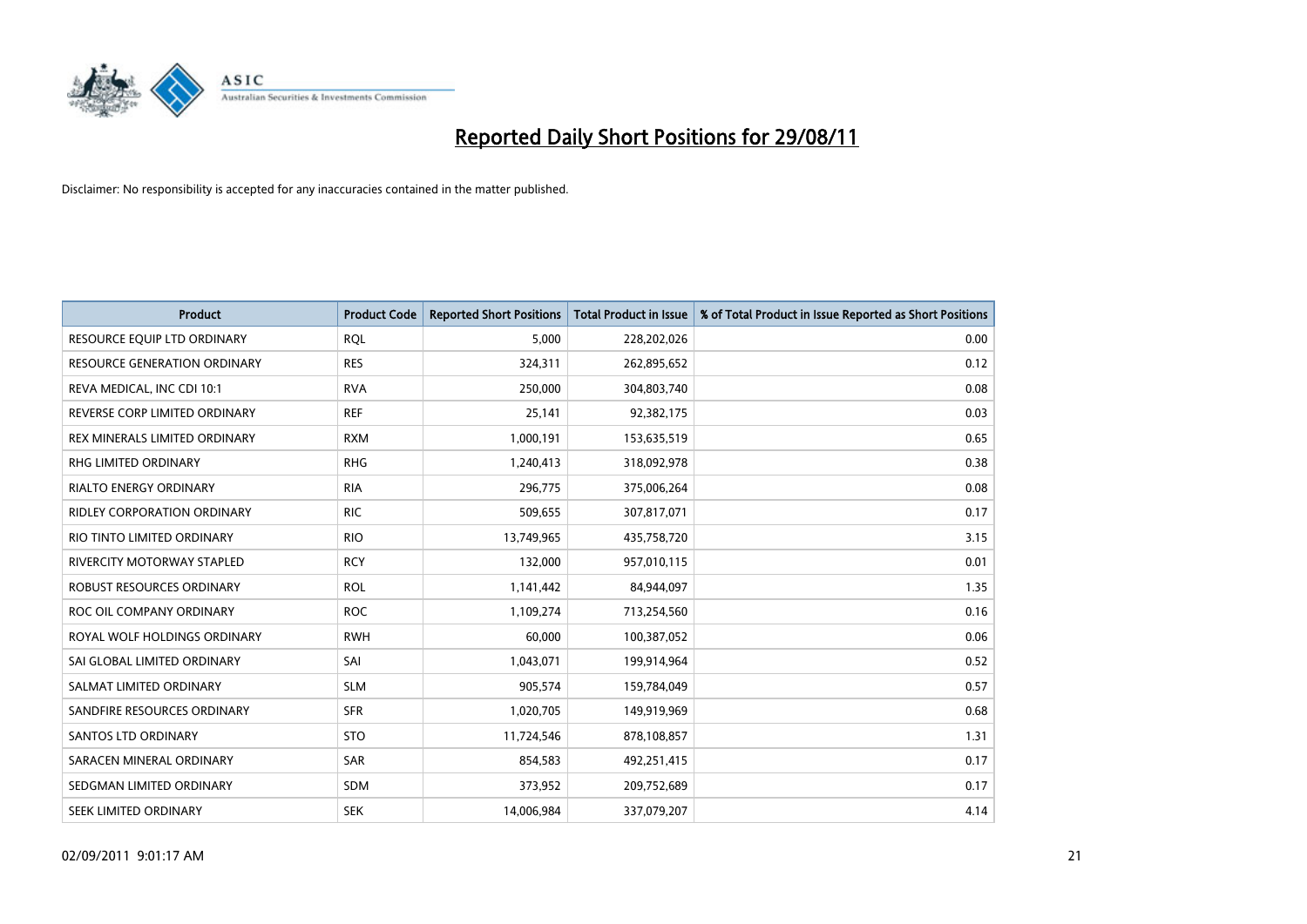

| <b>Product</b>                           | <b>Product Code</b> | <b>Reported Short Positions</b> | <b>Total Product in Issue</b> | % of Total Product in Issue Reported as Short Positions |
|------------------------------------------|---------------------|---------------------------------|-------------------------------|---------------------------------------------------------|
| SELECT HARVESTS ORDINARY                 | <b>SHV</b>          | 391,095                         | 56,226,960                    | 0.70                                                    |
| SENETAS CORPORATION ORDINARY             | <b>SEN</b>          | 756,999                         | 463,105,195                   | 0.16                                                    |
| SENEX ENERGY LIMITED ORDINARY            | SXY                 | 400.000                         | 760,722,223                   | 0.05                                                    |
| SERVCORP LIMITED ORDINARY                | SRV                 | 180,453                         | 98,440,807                    | 0.18                                                    |
| SERVICE STREAM ORDINARY                  | <b>SSM</b>          | 966,471                         | 283,418,867                   | 0.34                                                    |
| SEVEN GROUP HOLDINGS ORDINARY            | <b>SVW</b>          | 1,285,080                       | 306,410,281                   | 0.41                                                    |
| SEVEN WEST MEDIA LTD ORDINARY            | SWM                 | 4,055,528                       | 610,327,899                   | 0.67                                                    |
| SIGMA PHARMACEUTICAL ORDINARY            | SIP                 | 13,276,602                      | 1,178,626,572                 | 1.11                                                    |
| SILEX SYSTEMS ORDINARY                   | <b>SLX</b>          | 387,461                         | 170,133,997                   | 0.23                                                    |
| SILVER LAKE RESOURCE ORDINARY            | <b>SLR</b>          | 242,079                         | 178,882,838                   | 0.11                                                    |
| SIMS METAL MGMT LTD ORDINARY             | SGM                 | 2,827,967                       | 205,408,830                   | 1.36                                                    |
| SINGAPORE TELECOMM. CHESS DEPOSITARY INT | SGT                 | 4,303,221                       | 185,441,814                   | 2.29                                                    |
| SIRIUS RESOURCES NL ORDINARY             | <b>SIR</b>          | 82,500                          | 137,134,586                   | 0.06                                                    |
| SKILLED GROUP LTD ORDINARY               | <b>SKE</b>          | 34,166                          | 233, 243, 776                 | 0.01                                                    |
| SMS MANAGEMENT, ORDINARY                 | <b>SMX</b>          | 171,252                         | 68,290,180                    | 0.24                                                    |
| SONIC HEALTHCARE ORDINARY                | <b>SHL</b>          | 5,942,826                       | 389,969,875                   | 1.53                                                    |
| SOUL PATTINSON (W.H) ORDINARY            | SOL                 | 19,258                          | 238,640,580                   | 0.01                                                    |
| SP AUSNET STAPLED SECURITIES             | <b>SPN</b>          | 2,521,087                       | 2,850,932,204                 | 0.08                                                    |
| SPARK INFRASTRUCTURE STAPLED NOTE & UNIT | SKI                 | 16,252,382                      | 1,326,734,264                 | 1.22                                                    |
| SPDR 200 FUND ETF UNITS                  | STW                 | 8                               | 52,178,556                    | 0.00                                                    |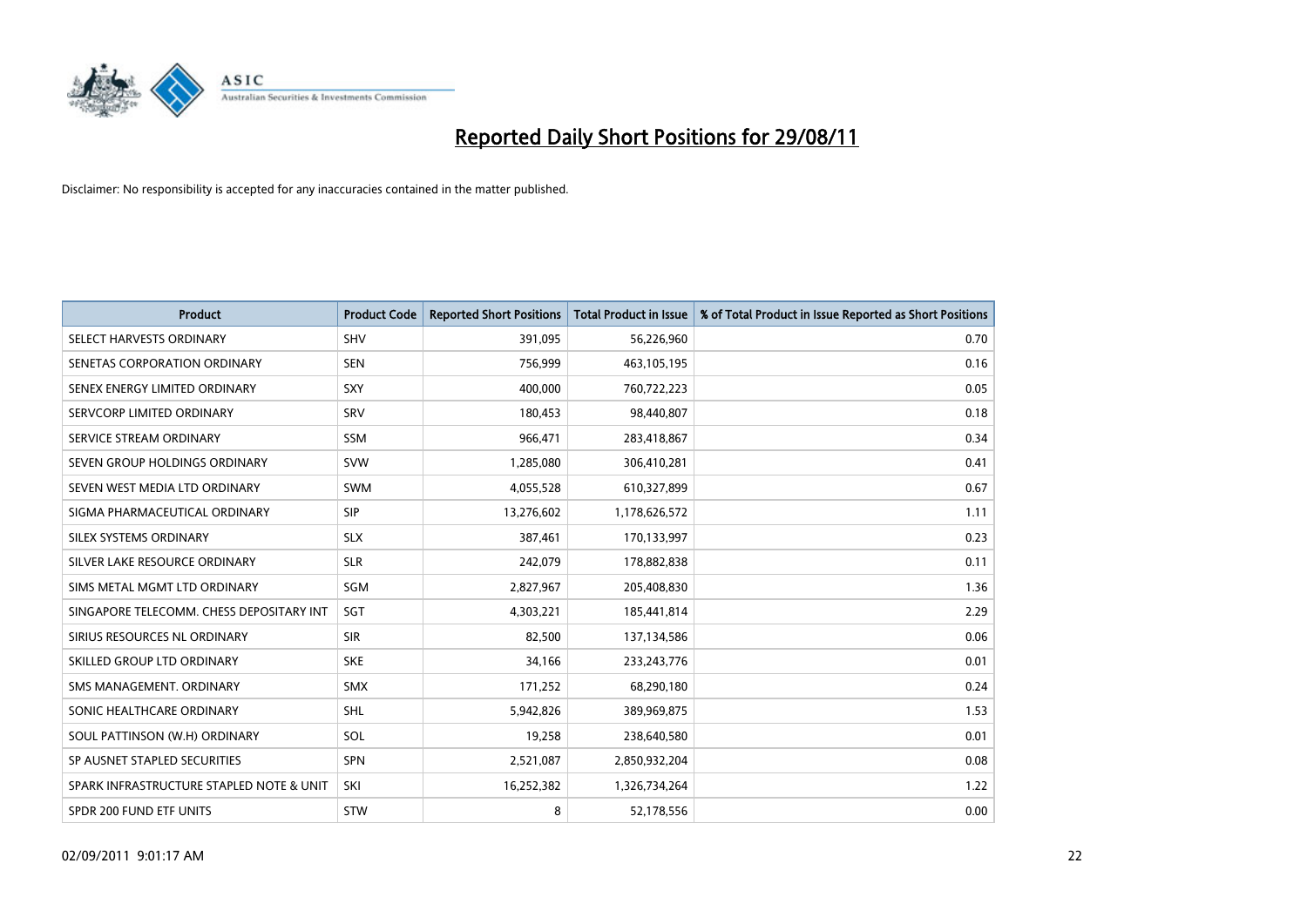

| <b>Product</b>                     | <b>Product Code</b> | <b>Reported Short Positions</b> | <b>Total Product in Issue</b> | % of Total Product in Issue Reported as Short Positions |
|------------------------------------|---------------------|---------------------------------|-------------------------------|---------------------------------------------------------|
| SPECIALTY FASHION ORDINARY         | <b>SFH</b>          | 613,610                         | 191,786,121                   | 0.32                                                    |
| SPOTLESS GROUP LTD ORDINARY        | <b>SPT</b>          | 857,341                         | 262,766,725                   | 0.32                                                    |
| ST BARBARA LIMITED ORDINARY        | <b>SBM</b>          | 6,839,999                       | 325,615,389                   | 2.10                                                    |
| STAGING CONNECTIONS ORDINARY       | <b>STG</b>          | 2,917,189                       | 78,317,726                    | 3.72                                                    |
| STANMORE COAL LTD ORDINARY         | <b>SMR</b>          | 82,896                          | 89,791,402                    | 0.09                                                    |
| STARPHARMA HOLDINGS ORDINARY       | SPL                 | 1,173,177                       | 247,946,578                   | 0.48                                                    |
| STH AMERICAN COR LTD ORDINARY      | SAY                 | 9.200                           | 245,846,493                   | 0.00                                                    |
| STH CRS ELECT ENGNR ORDINARY       | <b>SXE</b>          | 2,910                           | 160,736,826                   | 0.00                                                    |
| STHN CROSS MEDIA ORDINARY          | <b>SXL</b>          | 3,150,624                       | 705,766,444                   | 0.45                                                    |
| STOCKLAND UNITS/ORD STAPLED        | SGP                 | 15,038,456                      | 2,383,036,717                 | 0.63                                                    |
| STRAITS RES LTD. ORDINARY          | SRQ                 | 7,708,071                       | 324,796,141                   | 2.37                                                    |
| STRIKE ENERGY LTD ORDINARY         | <b>STX</b>          | 248,074                         | 404,487,370                   | 0.06                                                    |
| <b>STW COMMUNICATIONS ORDINARY</b> | SGN                 | 252,459                         | 364,310,964                   | 0.07                                                    |
| <b>SUNCORP GROUP LTD ORDINARY</b>  | <b>SUN</b>          | 10,330,548                      | 1,286,600,980                 | 0.80                                                    |
| SUNDANCE RESOURCES ORDINARY        | <b>SDL</b>          | 11,892,566                      | 2,877,654,669                 | 0.41                                                    |
| SUNLAND GROUP LTD ORDINARY         | <b>SDG</b>          | 26,203                          | 220,457,476                   | 0.01                                                    |
| SUPER RET REP LTD ORDINARY         | <b>SUL</b>          | 242,840                         | 130,458,739                   | 0.19                                                    |
| <b>SWICK MINING ORDINARY</b>       | <b>SWK</b>          | 1,548                           | 236,724,970                   | 0.00                                                    |
| SYMEX HOLDINGS ORDINARY            | <b>SYM</b>          | 6,633                           | 189,166,670                   | 0.00                                                    |
| TABCORP HOLDINGS LTD ORDINARY      | <b>TAH</b>          | 13,247,243                      | 688,019,737                   | 1.92                                                    |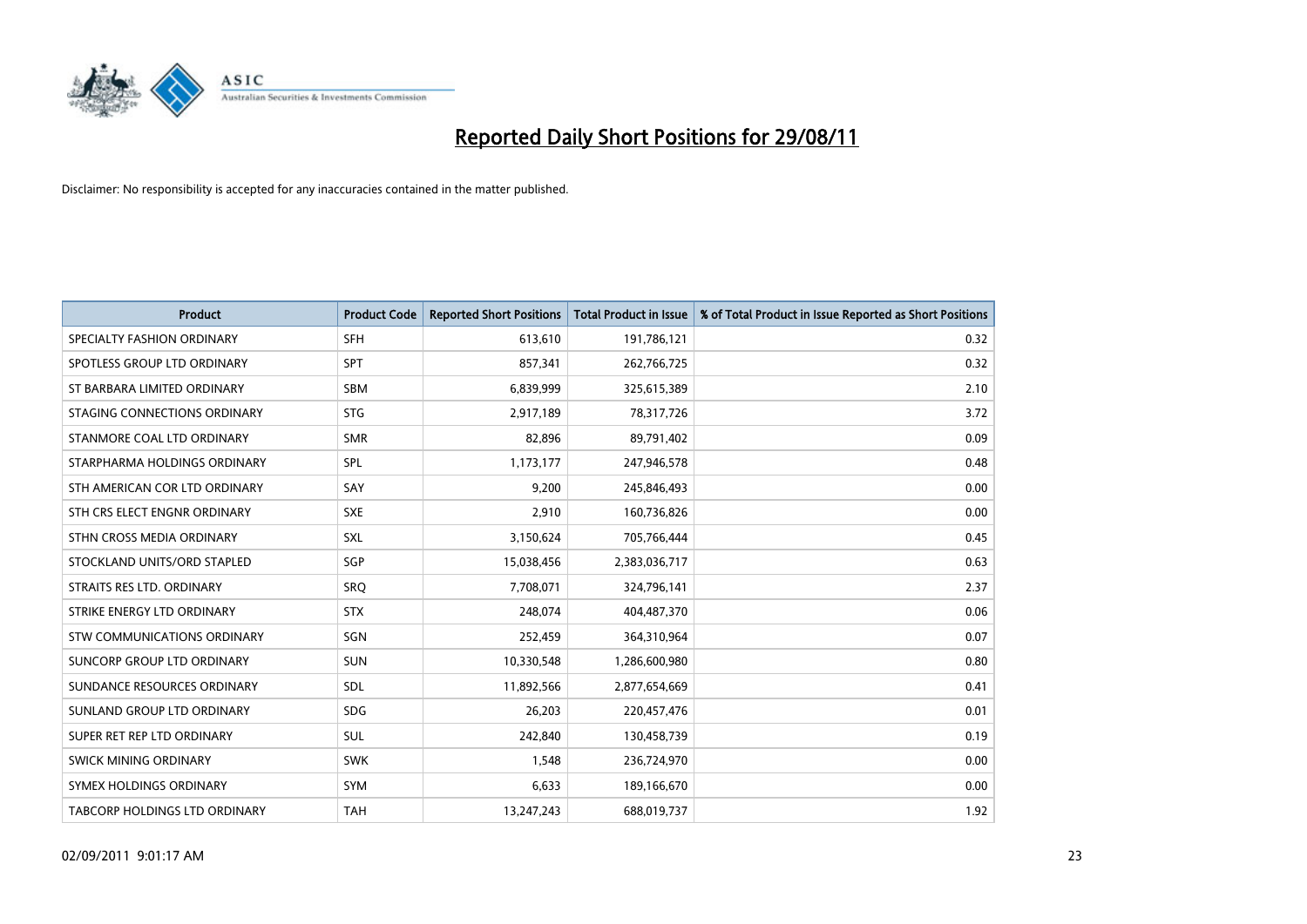

| <b>Product</b>                       | <b>Product Code</b> | <b>Reported Short Positions</b> | <b>Total Product in Issue</b> | % of Total Product in Issue Reported as Short Positions |
|--------------------------------------|---------------------|---------------------------------|-------------------------------|---------------------------------------------------------|
| <b>TALENT2 INTERNATION ORDINARY</b>  | <b>TWO</b>          | 100,525                         | 144,955,790                   | 0.07                                                    |
| TAP OIL LIMITED ORDINARY             | <b>TAP</b>          | 550,054                         | 240,967,311                   | 0.23                                                    |
| TASSAL GROUP LIMITED ORDINARY        | <b>TGR</b>          | 54,709                          | 146,304,404                   | 0.03                                                    |
| TATTS GROUP LTD ORDINARY             | <b>TTS</b>          | 11,042,007                      | 1,318,683,208                 | 0.83                                                    |
| TELECOM CORPORATION ORDINARY         | <b>TEL</b>          | 25,003,146                      | 1,924,707,065                 | 1.28                                                    |
| TELSTRA CORPORATION. ORDINARY        | <b>TLS</b>          | 67,499,525                      | 12,443,074,357                | 0.55                                                    |
| TEN NETWORK HOLDINGS ORDINARY        | <b>TEN</b>          | 26,053,978                      | 1,045,236,720                 | 2.47                                                    |
| TERANGA GOLD CORP CDI 1:1            | <b>TGZ</b>          | 315,648                         | 153,488,354                   | 0.19                                                    |
| TEXON PETROLEUM LTD ORDINARY         | <b>TXN</b>          | 86,828                          | 242,539,848                   | 0.04                                                    |
| TFS CORPORATION LTD ORDINARY         | <b>TFC</b>          | 195,125                         | 276,453,042                   | 0.07                                                    |
| THE REJECT SHOP ORDINARY             | <b>TRS</b>          | 821,239                         | 26,071,170                    | 3.13                                                    |
| THOR MINING PLC CHESS DEPOSITARY 1:1 | <b>THR</b>          | 2,307                           | 222,489,120                   | 0.00                                                    |
| THORN GROUP LIMITED ORDINARY         | <b>TGA</b>          | 46,336                          | 146,091,970                   | 0.02                                                    |
| TIGER RESOURCES ORDINARY             | <b>TGS</b>          | 142,007                         | 671,110,549                   | 0.02                                                    |
| TIMBERCORP LIMITED ORDINARY          | <b>TIM</b>          | 90,074                          | 352,071,429                   | 0.02                                                    |
| TISHMAN SPEYER UNITS                 | <b>TSO</b>          | 41,524                          | 338,440,904                   | 0.01                                                    |
| TNG LIMITED ORDINARY                 | <b>TNG</b>          | 4,321                           | 284,803,062                   | 0.00                                                    |
| TOLL HOLDINGS LTD ORDINARY           | <b>TOL</b>          | 24,080,694                      | 710,128,531                   | 3.38                                                    |
| TORO ENERGY LIMITED ORDINARY         | <b>TOE</b>          | 35,404                          | 965,436,676                   | 0.00                                                    |
| <b>TOWER LIMITED ORDINARY</b>        | <b>TWR</b>          | 689,519                         | 265,176,580                   | 0.26                                                    |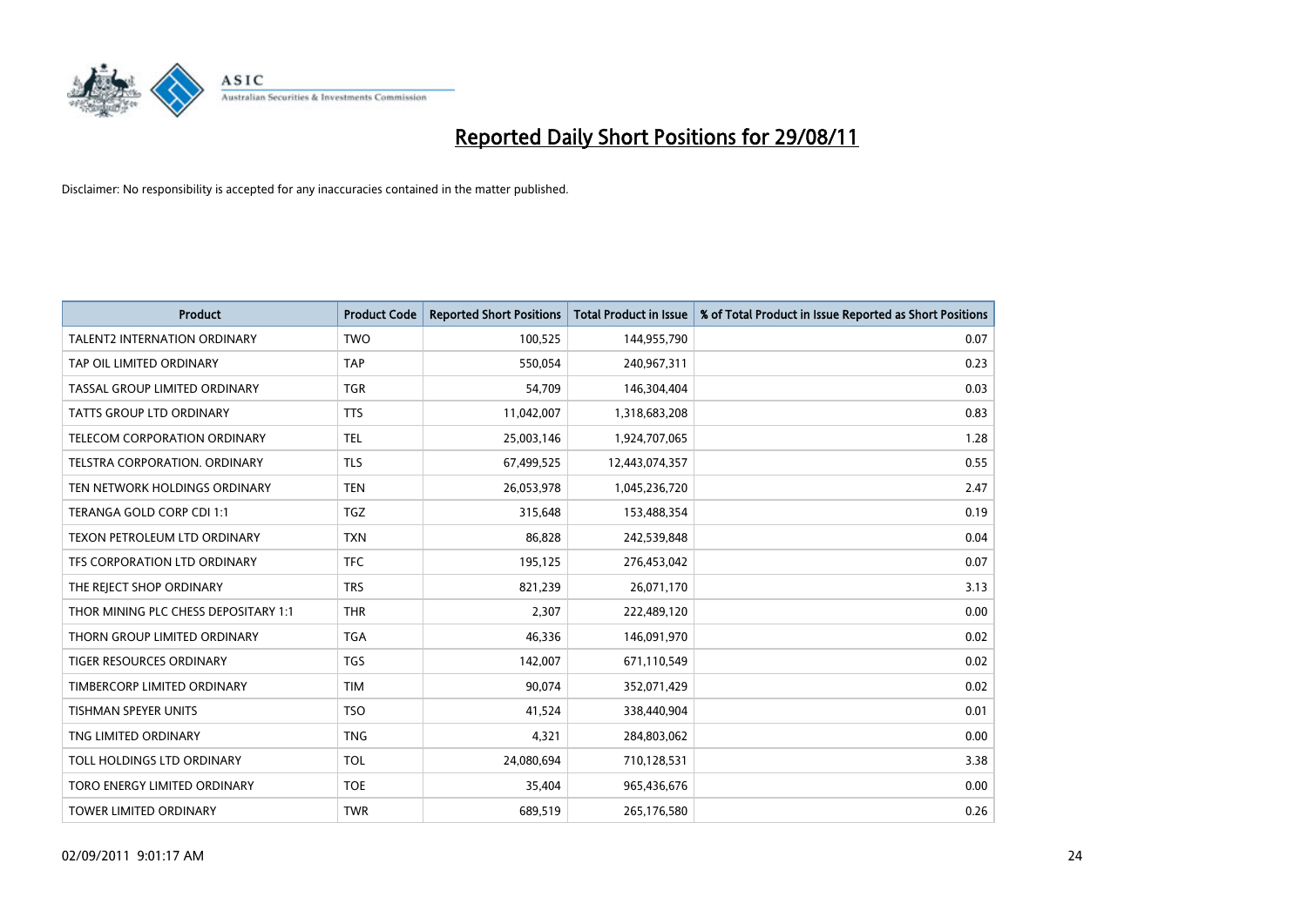

| <b>Product</b>                            | <b>Product Code</b> | <b>Reported Short Positions</b> | <b>Total Product in Issue</b> | % of Total Product in Issue Reported as Short Positions |
|-------------------------------------------|---------------------|---------------------------------|-------------------------------|---------------------------------------------------------|
| TOX FREE SOLUTIONS ORDINARY               | <b>TOX</b>          | 18,255                          | 96,503,382                    | 0.01                                                    |
| TPG TELECOM LIMITED ORDINARY              | <b>TPM</b>          | 6,384,733                       | 783,481,644                   | 0.83                                                    |
| <b>TRANSFIELD SERVICES ORDINARY</b>       | <b>TSE</b>          | 2,683,354                       | 549,715,957                   | 0.49                                                    |
| TRANSPACIFIC INDUST. ORDINARY             | <b>TPI</b>          | 11,570,261                      | 960,638,735                   | 1.19                                                    |
| TRANSURBAN GROUP TRIPLE STAPLED SEC.      | <b>TCL</b>          | 6,298,885                       | 1,450,831,425                 | 0.41                                                    |
| TREASURY WINE ESTATE ORDINARY             | <b>TWE</b>          | 20,238,819                      | 647,227,144                   | 3.13                                                    |
| TRINITY GROUP STAPLED SECURITIES          | <b>TCO</b>          | 3,419                           | 203,405,927                   | 0.00                                                    |
| TROY RESOURCES NL ORDINARY                | <b>TRY</b>          | 157,691                         | 87,996,823                    | 0.17                                                    |
| UGL LIMITED ORDINARY                      | UGL                 | 5,168,138                       | 166,047,171                   | 3.12                                                    |
| UNILIFE CORPORATION CDI 6:1               | <b>UNS</b>          | 766,616                         | 267,082,637                   | 0.28                                                    |
| UXC LIMITED ORDINARY                      | <b>UXC</b>          | 89,471                          | 305,789,718                   | 0.03                                                    |
| VALAD PROPERTY GROUP STAPLED US PROHIBIT. | <b>VPG</b>          | 3,802,003                       | 115,821,048                   | 3.28                                                    |
| <b>VDM GROUP LIMITED ORDINARY</b>         | <b>VMG</b>          | 11,116                          | 193,127,749                   | 0.01                                                    |
| <b>VENTURE MINERALS ORDINARY</b>          | <b>VMS</b>          | 270,022                         | 221,093,592                   | 0.12                                                    |
| <b>VIRGIN BLUE HOLDINGS ORDINARY</b>      | <b>VBA</b>          | 22,402,043                      | 2,210,197,600                 | 1.01                                                    |
| <b>VISION GROUP HLDGS ORDINARY</b>        | <b>VGH</b>          | 78,000                          | 74,520,926                    | 0.10                                                    |
| VITA GROUP LTD ORDINARY                   | <b>VTG</b>          | 75,190                          | 142,499,800                   | 0.05                                                    |
| VITERRA INC CDI 1:1                       | <b>VTA</b>          | 3,828                           | 68,629,939                    | 0.01                                                    |
| <b>WATPAC LIMITED ORDINARY</b>            | <b>WTP</b>          | 27,646                          | 183,341,382                   | 0.01                                                    |
| <b>WDS LIMITED ORDINARY</b>               | <b>WDS</b>          | 5,213                           | 144,055,662                   | 0.00                                                    |